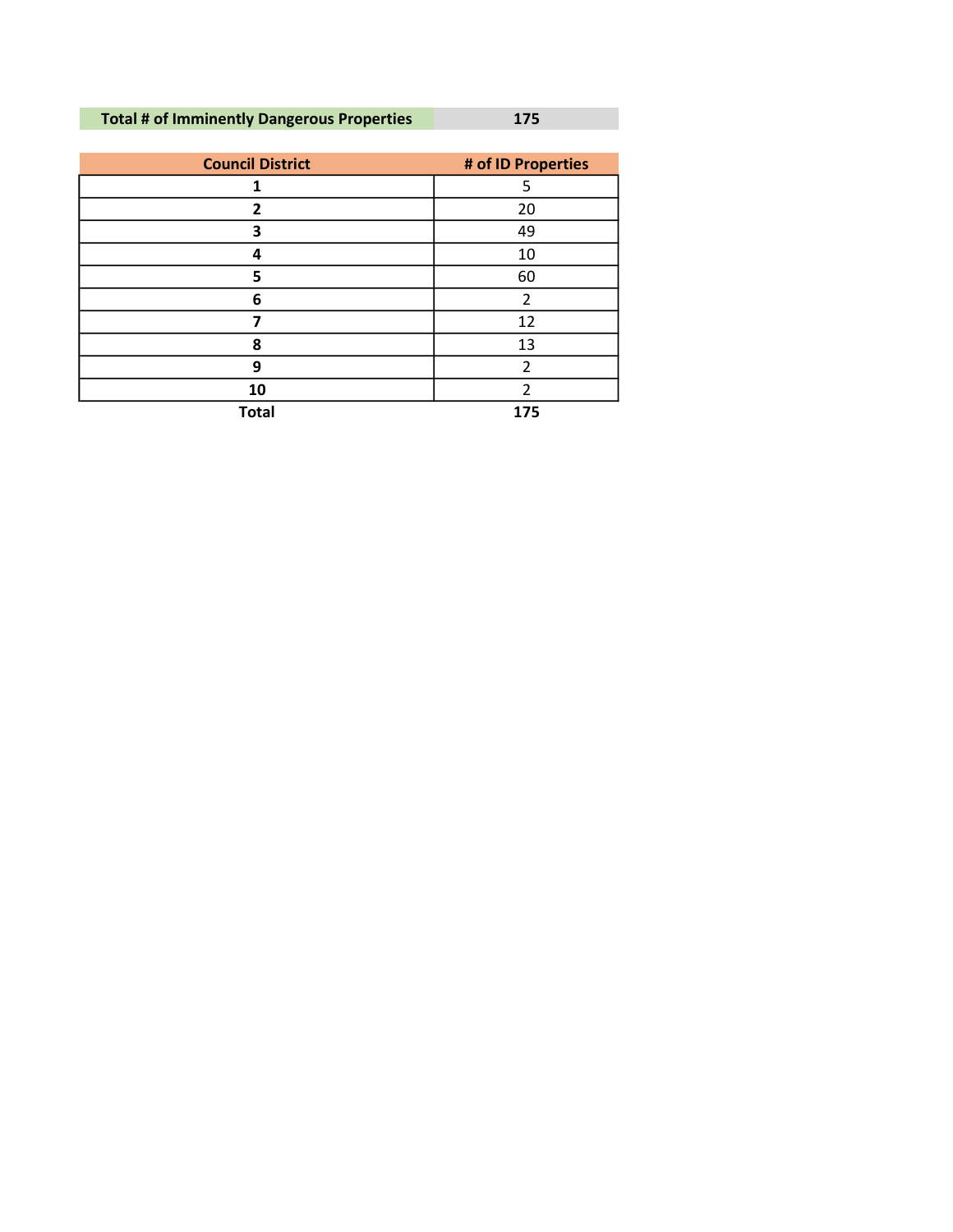## IMMINENTLY DANGEROUS PROPERTIES - Council District 1

| <b>Address</b>          | Unit | <b>Zip Code</b>   | <b>Census Tract</b> | <b>Council District</b> | <b>Owner Name</b>             | <b>Violation Date</b> | <b>Violation Type</b> | <b>Violation Description</b> | <b>Most Recent Inspection Date</b> |
|-------------------------|------|-------------------|---------------------|-------------------------|-------------------------------|-----------------------|-----------------------|------------------------------|------------------------------------|
| 12101 E WESTMORELAND ST |      | $19134 - 3226$    | 187                 |                         | 1   ARAWA HOLDING CORP        |                       | 4/20/2016 PM15-110.1  | <b>ID STRUCTURE</b>          | 2/7/2018                           |
| 1239 CHESTNUT ST        |      | 3 19106-2813      |                     |                         | SINGH EMMA<br>1 ISINGH ROBERT |                       | 2/19/2018 PM15-110.1  | <b>ID STRUCTURE</b>          | 2/19/2018                          |
| <b>239 CHESTNUT ST</b>  |      | 4   19106-2813    |                     |                         | 1 GELBART STEVEN              |                       | 2/19/2018 PM15-110.1  | <b>ID STRUCTURE</b>          | 2/19/2018                          |
| <b>239 CHESTNUT ST</b>  |      | COMM1  19106-2813 |                     |                         | 1 I FRESHER START CORP        |                       | 2/24/2018 PM15-110.1  | <b>ID STRUCTURE</b>          | 2/24/2018                          |
| 150 RITNER ST           |      | $ 19148 - 0000 $  |                     |                         | 1   COCKERILL DELORES         |                       | 7/20/2017 PM15-110.1  | <b>ID STRUCTURE</b>          | 4/11/2018                          |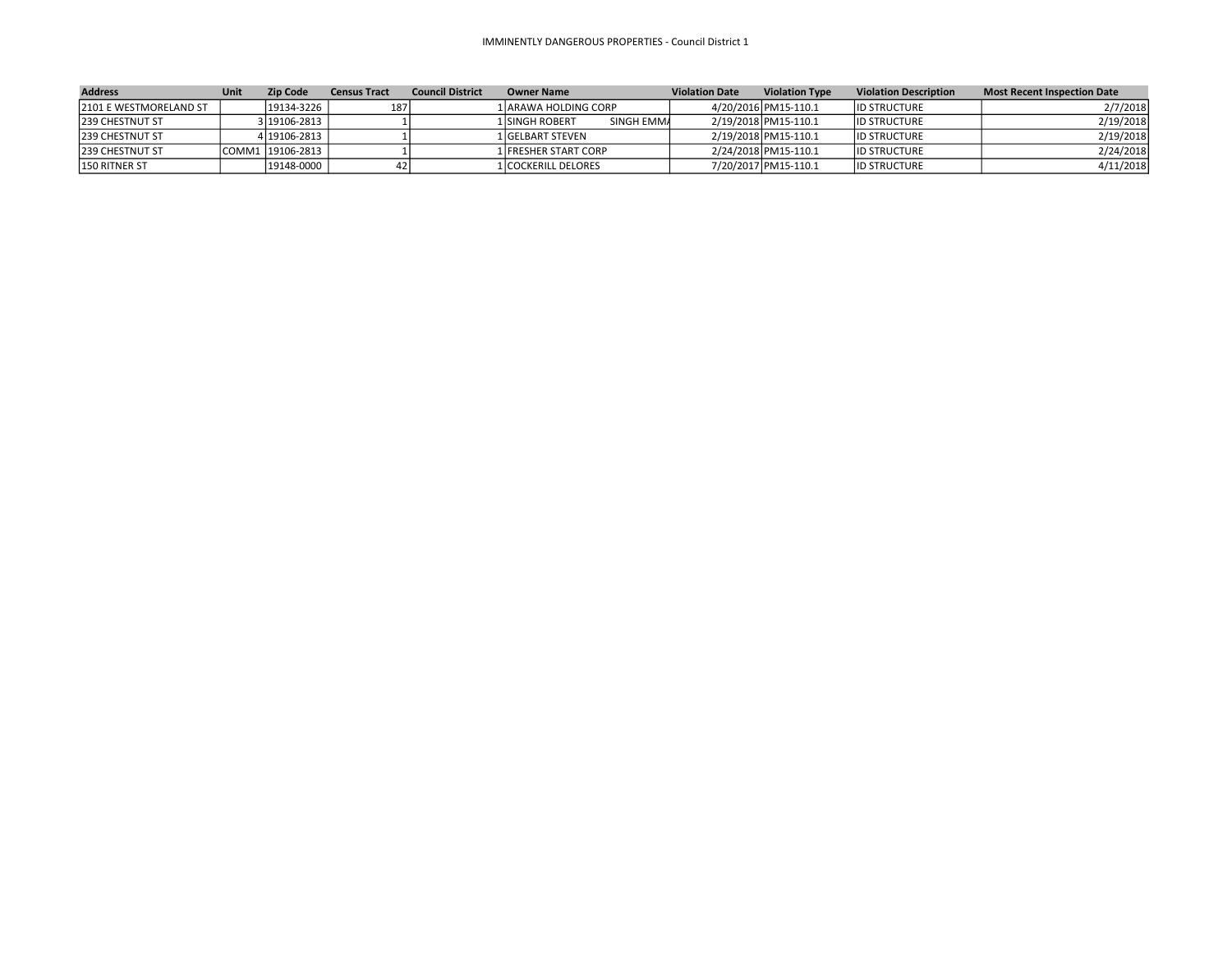| <b>Address</b>             | <b>Unit</b> | <b>Zip Code</b> | <b>Census Tract</b> | <b>Council District Owner Name</b>        | <b>Violation Date</b> | <b>Violation Type</b> |                     | Violation Description Most Recent Inspection Date |
|----------------------------|-------------|-----------------|---------------------|-------------------------------------------|-----------------------|-----------------------|---------------------|---------------------------------------------------|
| 3004 TITAN ST              |             | 19146-3611      | 33                  | 2 BIG RENTALS INC                         |                       | 1/25/2018 PM15-110.1  | <b>ID STRUCTURE</b> | 3/8/2018                                          |
| 2327 WHARTON ST            |             | 19146-4129      | 20                  | 2 PILOT HOUSE HOLDINGS LLC                |                       | 3/2/2018 PM15-110.1   | <b>ID STRUCTURE</b> | 3/17/2018                                         |
| 1934 WATKINS ST            |             | 19145-2015      | 31                  | 2 MGS REALTY LLC                          |                       | 10/11/2017 PM15-110.1 | <b>ID STRUCTURE</b> | 3/16/2018                                         |
| 2941 WHARTON ST            |             | 19146-3631      | 33                  | 2 NGO HA THE                              |                       | 3/8/2018 PM15-110.1   | <b>ID STRUCTURE</b> | 3/8/2018                                          |
| <b>2101 WASHINGTON AVE</b> |             | 19146-2532      | 13                  | 2 2101 WASHINGTON REAL ESTA               |                       | 3/16/2018 PM15-110.1  | <b>ID STRUCTURE</b> | 3/16/2018                                         |
| 6006 ALLMAN ST             |             | 19142-1409      | 65                  | 2 OKAI EMMANUEL                           |                       | 1/4/2018 PM15-110.1   | <b>ID STRUCTURE</b> | 2/13/2018                                         |
| 6034 REGENT ST             |             | 19142-1402      | 65                  | 2 CARR ENRICO                             |                       | 1/4/2018 PM15-110.1   | <b>ID STRUCTURE</b> | 2/12/2018                                         |
| 6320 REGENT ST             |             | 19142-2022      | 64                  | 2 RIJO YUDELKIS                           |                       | 10/13/2016 PM15-110.1 | <b>ID STRUCTURE</b> | 4/15/2017                                         |
| 2006 S SIMPSON ST          |             | 19142-2024      | 66                  | 2 ZENITH REAL ESTATE INC                  |                       | 2/3/2018 PM15-110.1   | <b>ID STRUCTURE</b> | 2/3/2018                                          |
| 15952 CHESTER AVE          |             | 19143-5534      | 65                  | 2 KALIKU DORA                             |                       | 4/5/2018 PM15-110.1   | <b>ID STRUCTURE</b> | 4/5/2018                                          |
| 5954 CHESTER AVE           |             | 19143-5534      | 65                  | 2 KALIKU DORA                             |                       | 4/5/2018 PM15-110.1   | <b>ID STRUCTURE</b> | 4/5/2018                                          |
| 2128 S DAGGETT ST          |             | 19142-1915      | 63                  | 2 RODAN MANAGEMENT INC                    |                       | 12/4/2017 PM15-110.1  | <b>ID STRUCTURE</b> | 4/5/2018                                          |
| 2129 GOULD ST              |             | 19142-0000      | 63                  | 2 RODRIGUEZ LUIS                          |                       | 12/4/2017 PM15-110.1  | <b>ID STRUCTURE</b> | 2/20/2018                                         |
| 6121 GLENMORE AVE          |             | 19142-3205      | 67                  | 2 KLEINBARD JOSEPH                        |                       | 9/18/2017 PM15-110.1  | <b>ID STRUCTURE</b> | 2/20/2018                                         |
| 16717 GREENWAY AVE         |             | 19142-1630      | 64                  | 2 LY KHUONG THANH<br><b>NGUYEN XUAN T</b> |                       | 1/10/2018 PM15-110.1  | <b>ID STRUCTURE</b> | 2/12/2018                                         |
| 1937 S HEMBERGER ST        |             | 19145-2711      | 37                  | 2 KEYSTONE GROUP LLC                      |                       | 4/10/2018 PM15-110.1  | <b>ID STRUCTURE</b> | 4/6/2018                                          |
| 6812-14 KINGSESSING AVE    |             | 19142-1200      | 64                  | 2 INGOS ENTERPRISE LLC                    |                       | 12/7/2017 PM15-110.1  | <b>ID STRUCTURE</b> | 1/2/2018                                          |
| 1812 MANTON ST             |             | 19146-2923      |                     | 2 COOK MANIE                              |                       | 3/28/2016 PM15-110.1  | <b>ID STRUCTURE</b> | 10/30/2017                                        |
| 1317 S MOLE ST             |             | 19146-4833      | 30 <sup>1</sup>     | 2 1317 MOLE LLC                           |                       | 10/22/2017 PM15-110.1 | <b>ID STRUCTURE</b> | 10/22/2017                                        |
| 7258 PASCHALL AVE          |             | 19142-1065      | 63                  | 2 PASCO INCORPORATED<br>A PA CORP         |                       | 2/22/2018 PM15-110.1  | <b>ID STRUCTURE</b> | 2/22/2018                                         |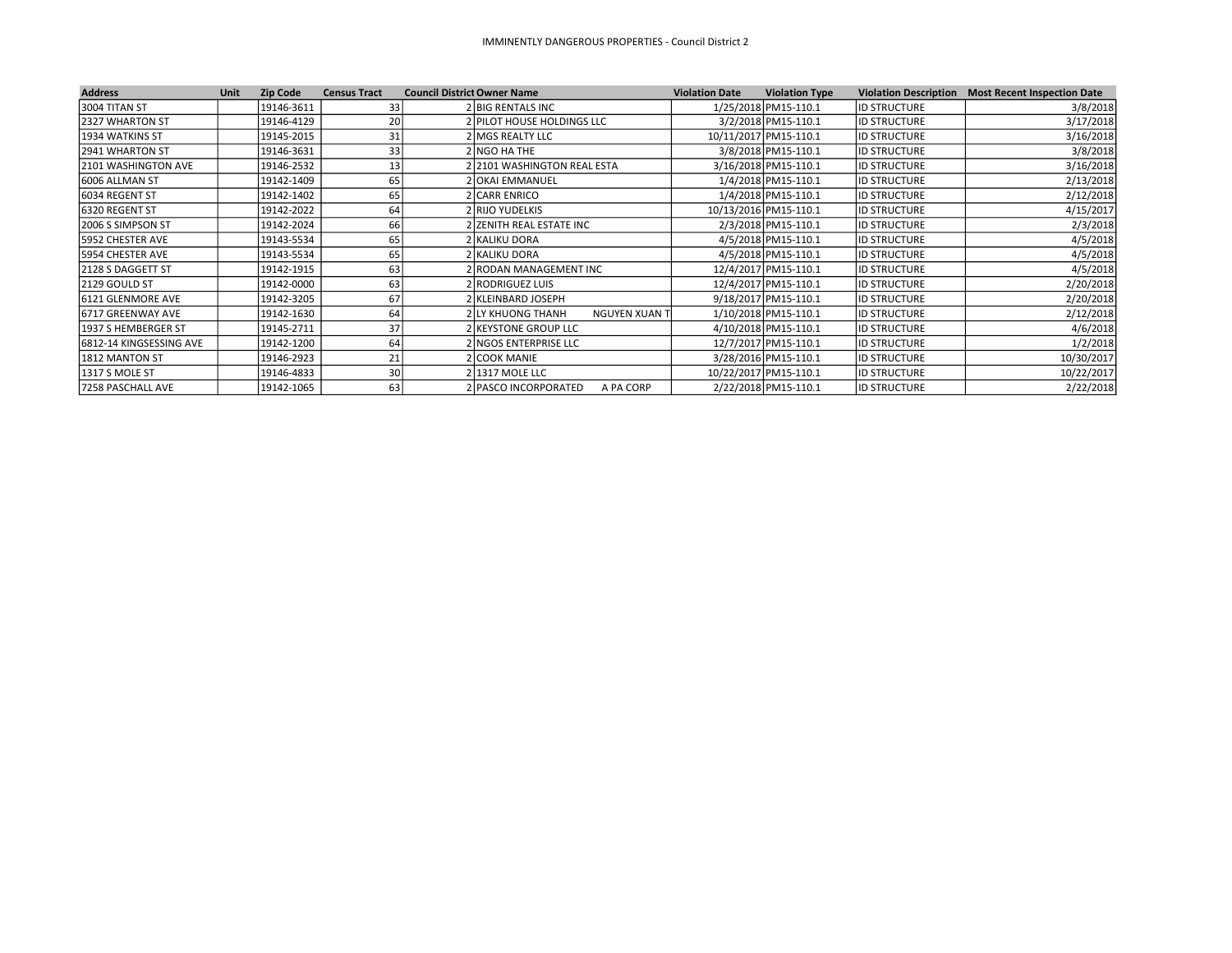| <b>Address</b>                       | <b>Unit</b> | <b>Zip Code</b> | <b>Census TI Council District</b> | <b>Owner Name</b>                             | <b>Violation Date</b> | <b>Violation Type</b> | <b>Violation Description</b> | <b>Most Recent Inspection Date</b> |
|--------------------------------------|-------------|-----------------|-----------------------------------|-----------------------------------------------|-----------------------|-----------------------|------------------------------|------------------------------------|
| 667 UNION ST                         |             | 19144-0000      | 108                               | 3 S&C MANAGEMENT LLC                          |                       | 1/18/2018 PM15-110.1  | <b>ID STRUCTURE</b>          | 1/22/2018                          |
| 909 S YEWDALL ST                     |             | 19143-4105      | 72                                | 3 FITCHETT ALEXANDER P WILCOX ANGELIAS        |                       | 11/7/2017 PM15-110.1  | <b>ID STRUCTURE</b>          | 4/2/2018                           |
| 334 N 52ND ST                        |             | 19139-1518      | 103                               | <b>ADKINS SHAWN E</b><br><b>3 ADKINS RUTH</b> |                       | 4/9/2018 PM15-110.1   | <b>ID STRUCTURE</b>          | 4/9/2018                           |
| 1024-26 S 52ND ST                    |             | 19143-4230      | 73                                | 3 ALEXANDER BRIAN                             |                       | 2/7/2018 PM15-110.1   | <b>ID STRUCTURE</b>          | 3/14/2018                          |
| 922 N 45TH ST                        |             | 19104-1206      | 105                               | 3 MERCY-DOUGLASS HUMAN SERV                   |                       | 3/16/2018 PM15-110.1  | <b>ID STRUCTURE</b>          | 3/15/2018                          |
| 924 N 45TH ST                        |             | 19104-1206      | 105                               | 3 MERCY-DOUGLASS HUMAN SERVICES AFFILI        |                       | 3/16/2018 PM15-110.1  | <b>ID STRUCTURE</b>          | 3/15/2018                          |
| 31 N 50TH ST                         |             | 19139-2720      | 93                                | 3 POPLEY JAMES                                |                       | 4/8/2018 PM15-110.1   | <b>ID STRUCTURE</b>          | 4/8/2018                           |
| 1050 COBBS CREEK PKWY                |             | 19143-3133      | 65                                | 3 FOE PROPERTY MANAGEMENT L                   |                       | 2/6/2018 PM15-110.1   | <b>ID STRUCTURE</b>          | 2/20/2018                          |
| 23 N 42ND ST                         |             | 19104-2202      | 92                                | 3 FOR THE PEOPLE HOUSING LL                   |                       | 3/12/2018 PM15-110.1  | <b>ID STRUCTURE</b>          | 2/23/2018                          |
| 1020 S 55TH ST                       |             | 19143-4048      | 72                                | <b>3 BURTON MARVIN</b>                        |                       | 9/6/2017 PM15-110.1   | <b>ID STRUCTURE</b>          | 3/1/2018                           |
| 314 S 52ND ST                        |             | 19143-1502      | 85                                | 3 CONGREGATION OF THE EL BE                   |                       | 11/30/2017 PM15-110.1 | <b>ID STRUCTURE</b>          | 1/29/2018                          |
| 1209 S 49TH ST                       |             | 19143-4437      | 74                                | 3 ANDERSON HENRY                              |                       | 3/13/2018 PM15-110.1  | <b>ID STRUCTURE</b>          | 4/2/2018                           |
| 472 N 50TH ST                        |             | 19139-1615      | 104                               | 3 WILLIAM LOCKLEY                             |                       | 2/27/2018 PM15-110.1  | <b>ID STRUCTURE</b>          | 2/22/2018                          |
| 476 N 50TH ST                        |             | 19139-1615      | 104                               | 3 BLACKWELL DONALD                            |                       | 2/27/2018 PM15-110.1  | <b>ID STRUCTURE</b>          | 2/22/2018                          |
| 5753 ADDISON ST                      |             | 19143-1201      | 81                                | 3 MASON RODNEY                                |                       | 3/7/2018 PM15-110.1   | <b>ID STRUCTURE</b>          | 4/6/2018                           |
| 5354 ADDISON ST                      |             | 19143-1403      | 80                                | <b>JONES TERESA SHULER</b><br>3 LONES LIONEL  |                       | 12/18/2017 PM15-110.1 | <b>ID STRUCTURE</b>          | 4/6/2018                           |
| 5105 BROWN ST                        |             | 19139-1527      | 103                               | 3 GSD 1 REALITY LLC                           |                       | 12/12/2017 PM15-110.1 | <b>ID STRUCTURE</b>          | 12/27/2017                         |
| 5512 WOODLAND AVE                    |             | 19143-5608      | 70                                | 3 DAVIS SAMUEL E<br>DAVIS ROCHELLE E ETAI     |                       | 11/17/2017 PM15-110.1 | <b>ID STRUCTURE</b>          | 2/13/2018                          |
| 5633 WINDSOR ST                      |             | 19143-4726      | 71                                | 3 ADAMS SEAN                                  |                       | 6/26/2017 PM15-110.1  | <b>ID STRUCTURE</b>          | 4/2/2018                           |
| 247 RAMSEY ST                        |             | 19139-0000      | 93                                | 3 FULLWOOD COURTNEY RENEE                     |                       | 10/18/2017 PM15-110.1 | <b>ID STRUCTURE</b>          | 4/3/2018                           |
| 5166 RENO ST                         |             | 19139-1536      | 103                               | 3 JACKSON KASHA G                             |                       | 1/2/2018 PM15-110.1   | <b>ID STRUCTURE</b>          | 1/8/2018                           |
| 6026-28 PINE ST                      |             | 19143-1126      | 83                                | 3 SWARV INC                                   |                       | 2/5/2018 PM15-110.1   | <b>ID STRUCTURE</b>          | 4/2/2018                           |
| 5209 RODMAN ST                       |             | 19143-1528      | 80                                | 3 HOLEY PROPERTIES LLC                        |                       | 10/26/2017 PM15-110.1 | <b>ID STRUCTURE</b>          | 2/27/2018                          |
| 1140 UNION ST                        |             | 19104-0000      | 110                               | 3 ROBINSON JERRY                              |                       | 2/15/2018 PM15-110.1  | <b>ID STRUCTURE</b>          | 3/9/2018                           |
| 3803 CAMBRIDGE ST                    |             | 19104-1104      | 110                               | 3 GARDINER SALLY<br><b>GARDINER RODNEY</b>    |                       | 3/8/2018 PM15-110.1   | <b>ID STRUCTURE</b>          | 3/8/2018                           |
| 6079 CEDARHURST ST                   |             | 19143-3104      | 65                                | 3 GOLANI DEVELOPMENT LLC                      |                       | 11/28/2016 PM15-110.1 | <b>ID STRUCTURE</b>          | 8/14/2017                          |
| 4937 CHESTNUT ST                     |             | 19139-3536      | 86                                | 3 LYLES KEVIN                                 |                       | 12/29/2017 PM15-110.1 | <b>ID STRUCTURE</b>          | 4/13/2018                          |
| 113 DEARBORN ST                      |             | 19139-0000      | 93                                | 3 TDN CHUCK MANAGEMENT LLC                    |                       | 12/11/2017 PM15-110.1 | <b>ID STRUCTURE</b>          | 2/13/2018                          |
| 450 DEARBORN ST                      |             | 19139-0000      | 104                               | 3 GREEN HOMES REAL ESTATE L                   |                       | 4/7/2018 PM15-110.1   | <b>ID STRUCTURE</b>          | 4/7/2018                           |
| 6045 DELANCEY ST                     |             | 19143-1111      | 83                                | 3 SHAH AMANAT SANCHOY SAMIT                   |                       | 1/13/2018 PM15-110.1  | <b>ID STRUCTURE</b>          | 1/26/2018                          |
| 1442 S FALLON ST                     |             | 19143-4414      | 74                                | 3 EBRON KENNIE                                |                       | 4/4/2018 PM15-110.1   | <b>ID STRUCTURE</b>          | 4/4/2018                           |
| 458 FARSON ST                        |             | 19139-0000      | 104                               | 3 TAYLOR ROBERT                               |                       | 1/29/2018 PM15-110.1  | <b>ID STRUCTURE</b>          | 4/9/2018                           |
| 1623 S FRAZIER ST                    |             | 19143-5315      | 71                                | 3 CITY OF PHILADELPHIA                        |                       | 4/11/2018 PM15-110.1  | <b>ID STRUCTURE</b>          | 4/11/2018                          |
| 5327 GRAYS AVE                       |             | 19143-5820      | 69                                | 3 PICKARD BENJAMIN                            |                       | 9/6/2017 PM15-110.1   | <b>ID STRUCTURE</b>          | 2/20/2018                          |
| 5223 HARLAN ST                       |             | 19131-4022      | 111                               | 3 HON PENG AI QIN LLC                         |                       | 1/16/2018 PM15-110.1  | <b>ID STRUCTURE</b>          | 1/16/2018                          |
| 3612-14 HAVERFORD AVE                |             | 19104-1927      | 108                               | 3 KIBBUTZ LLC                                 |                       | 11/28/2017 PM15-110.1 | <b>ID STRUCTURE</b>          | 1/8/2018                           |
| 4517 LAIRD ST                        |             | 19139-1930      | 105                               | 3 SHINHOLSTER ALFRED<br>SHINHOLSTER LIZA      |                       | 1/12/2018 PM15-110.1  | <b>ID STRUCTURE</b>          | 1/12/2018                          |
| 6111-13 LARCHWOOD AVE                |             | 19143-1005      | 83                                | 3 RICHARD D WELCH<br>HENRIETTE                |                       | 1/30/2018 PM15-110.1  | <b>ID STRUCTURE</b>          | 4/2/2018                           |
| 5833 LARCHWOOD AVE                   |             | 19143-1210      | 83                                | 3 SATTI AWADIA MOHMED                         |                       | 8/8/2017 PM15-110.1   | <b>ID STRUCTURE</b>          | 4/6/2018                           |
|                                      |             | 19143-1523      | 80                                | 3 KOUBIAA JAMAL<br><b>BENTOUIHAR AMAL</b>     |                       | 9/30/2016 PM15-110.1  | <b>ID STRUCTURE</b>          | 10/31/2017                         |
| 5220 LARCHWOOD AVE<br>5309 MARKET ST |             | 19139-3317      | 93                                | 3 ROOKK LLC                                   |                       | 10/12/2017 PM15-110.1 | <b>ID STRUCTURE</b>          | 11/17/2017                         |
|                                      |             | 19139-3306      | 85                                | 3 MC KINLEY WILLIAMS<br>LOUISE                |                       |                       | <b>ID STRUCTURE</b>          | 4/11/2018                          |
| 5434 MARKET ST                       |             |                 |                                   |                                               |                       | 4/11/2018 PM15-110.1  |                              |                                    |
| 5106 PARRISH ST                      |             | 19139-1534      | 103                               | 3 LI YONG<br>LAFAYETTE JAMES                  |                       | 3/8/2018 PM15-110.1   | <b>ID STRUCTURE</b>          | 3/8/2018                           |
| 1311 S PAXON ST                      |             | 19143-5015      | 74<br>74                          | 3 ROBERTS TRADON L                            |                       | 1/31/2018 PM15-110.1  | <b>ID STRUCTURE</b>          | 4/2/2018                           |
| 4815 PASCHALL AVE                    |             | 19143-4452      |                                   | 3 TANG TRINH                                  |                       | 2/21/2018 PM15-110.1  | <b>ID STRUCTURE</b>          | 4/2/2018                           |
| 5023 PARRISH ST                      |             | 19139-1645      | 104                               | 3 DAWKINS MARCEL M BODDIE                     |                       | 3/15/2018 PM15-110.1  | <b>ID STRUCTURE</b>          | 3/15/2018                          |
| 5025 PARRISH ST                      |             | 19139-1645      | 104                               | $3$ LT1 LP                                    |                       | 3/15/2018 PM15-110.1  | <b>ID STRUCTURE</b>          | 3/15/2018                          |
| 4940 RENO ST                         |             | 19139-1722      | 104                               | 3 MC NAIR SHEFRON                             |                       | 3/13/2018 PM15-110.1  | <b>ID STRUCTURE</b>          | 3/12/2018                          |
| 4942 RENO ST                         |             | 19139-1722      | 104                               | 3 LANE JAIME                                  |                       | 3/13/2018 PM15-110.1  | <b>ID STRUCTURE</b>          | 3/12/2018                          |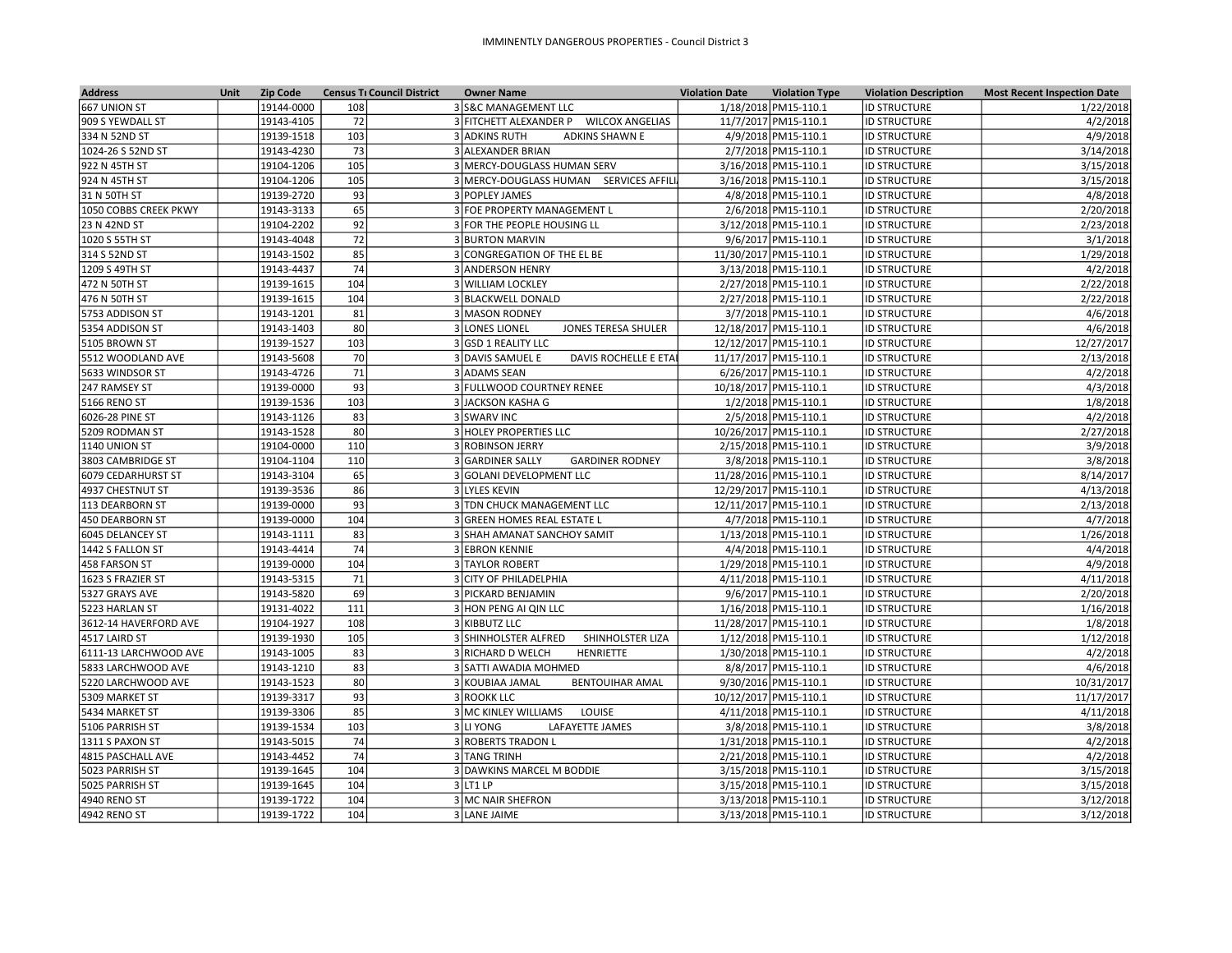| <b>Address</b>     | <b>Unit</b> | <b>Zip Code</b> | <b>Census Tract</b> | Council District | Owner Name                                       | <b>Violation Date</b> | <b>Violation Type</b> | <b>Violation Description</b> | Most Recent Inspection Date |
|--------------------|-------------|-----------------|---------------------|------------------|--------------------------------------------------|-----------------------|-----------------------|------------------------------|-----------------------------|
| 43 N YEWDALL ST    |             | 19139-2540      |                     |                  | 4 ABRAR LLC                                      |                       | 1/11/2018 PM15-110.1  | <b>ID STRUCTURE</b>          | 1/10/2018                   |
| 1511 N 58TH ST     |             | 19131-3811      | 112                 |                  | 4 CITY BLOCK ACQUISITION VI                      |                       | 2/26/2018 PM15-110.1  | <b>ID STRUCTURE</b>          | 2/26/2018                   |
| 1673 N WILTON ST   |             | 19131-3607      | 119                 |                  | 4 BENT TSAHAFE SELASSIE                          |                       | 1/26/2018 PM15-110.1  | <b>ID STRUCTURE</b>          | 1/26/2018                   |
| 2845 N 27TH ST     |             | 19132-2510      | 172                 |                  | 4 PHILADELPHIA LOTUS 2 LLC                       |                       | 12/8/2017 PM15-110.1  | <b>ID STRUCTURE</b>          | 2/23/2018                   |
| 3127 N STILLMAN ST |             | 19132-1343      | 171                 |                  | 4 CREATED HOMES LLC                              |                       | 1/4/2018 PM15-110.1   | <b>ID STRUCTURE</b>          | 1/3/2018                    |
| 5749 COMMERCE ST   |             | 19139-2428      | 94                  |                  | 4 JONES TAMMY L                                  |                       | 11/30/2017 PM15-110.1 | <b>ID STRUCTURE</b>          | 12/11/2017                  |
| 5216 HESTON ST     |             | 19131-3616      | 119                 |                  | 4 LEVEL UP CONSTRUCTION PRO                      |                       | 9/22/2017 PM15-110.1  | <b>ID STRUCTURE</b>          | 1/23/2018                   |
| 3811 MAIN ST       |             | 19127-2100      | 209                 |                  | <b>4 STEPHEN D FORSTER</b><br><b>CATHERINE M</b> |                       | 2/12/2018 PM15-110.1  | <b>ID STRUCTURE</b>          | 4/2/2018                    |
| 6229 MARKET ST     |             | 19139-2924      | 96                  |                  | 4 PHILLY FIREWOOD LLC                            |                       | 8/30/2017 PM15-110.1  | <b>ID STRUCTURE</b>          | 12/9/2017                   |
| 5322 W OXFORD ST   |             | 19131-3320      | 119                 |                  | <b>4 PAYNTER OLIVER</b>                          |                       | 7/28/2017 PM15-110.1  | <b>ID STRUCTURE</b>          | 1/12/2018                   |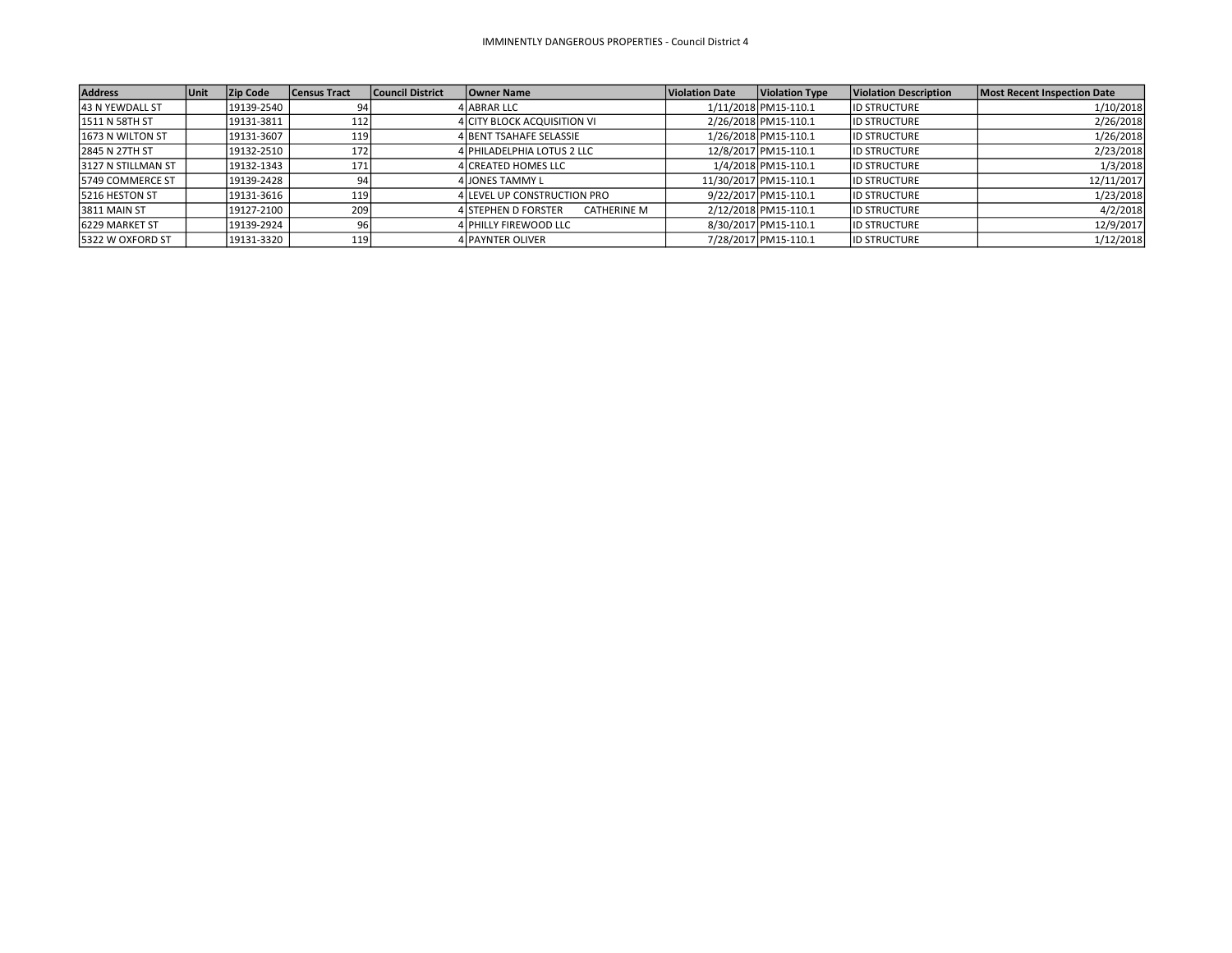| <b>Address</b>         | Unit | Zip Code   |     | Census Ti Council District | <b>Owner Name</b>                         | <b>Violation Date</b> | <b>Violation Type</b> |                     | Violation Description   Most Recent Inspection Date |
|------------------------|------|------------|-----|----------------------------|-------------------------------------------|-----------------------|-----------------------|---------------------|-----------------------------------------------------|
| 2222 N VAN PELT ST     |      | 19132-4820 | 168 |                            | 5JAMES CRESSWELL<br><b>MINNIE</b>         |                       | 8/2/2017 PM15-110.1   | <b>ID STRUCTURE</b> | 10/25/2017                                          |
| 2353 TURNER ST         |      | 19121-2919 | 149 |                            | 5 WHITES DELEON                           |                       | 10/23/2017 PM15-110.1 | <b>ID STRUCTURE</b> | 3/5/2018                                            |
| 1111 W WESTMORELAND ST |      | 19140-5310 | 199 |                            | 5 SYED REFRIGERATION COMPAN               |                       | 12/29/2017 PM15-110.1 | <b>ID STRUCTURE</b> | 1/31/2018                                           |
| 930 N 2ND ST           |      | 19123-2302 | 142 |                            | 5 ZUARES NISSIM                           |                       | 3/12/2018 PM15-110.1  | <b>ID STRUCTURE</b> | 3/10/2018                                           |
| 950-54 N 2ND ST        |      | 19123-0000 | 142 |                            | 5 WAKSARD PARTNERS VI LP                  |                       | 1/31/2018 PM15-110.1  | <b>ID STRUCTURE</b> | 12/8/2017                                           |
| 1735 N 23RD ST         |      | 19121-3011 | 148 |                            | 5 ISIAH COSTELLO<br><b>MARGARET HODGE</b> |                       | 5/16/2017 PM15-110.1  | <b>ID STRUCTURE</b> | 2/12/2018                                           |
| 2520 N 11TH ST         |      | 19133-1412 | 165 |                            | 5 TEIXEIRA RONAN BABOS                    |                       | 12/15/2017 PM15-110.1 | <b>ID STRUCTURE</b> | 3/19/2018                                           |
| 2513 N 12TH ST         |      | 19133-1124 | 165 |                            | 5 HOUSE OF MANSA LLC                      |                       | 12/13/2017 PM15-110.1 | <b>ID STRUCTURE</b> | 3/19/2018                                           |
| 2232 N 20TH ST         |      | 19132-4834 | 168 |                            | 5 ABERRA NEGASH A                         |                       | 1/16/2018 PM15-110.1  | <b>ID STRUCTURE</b> | 1/16/2018                                           |
| 1501 N 17TH ST         |      | 19121-4208 | 147 |                            | 5 ERINGTON REALTY LLC                     |                       | 7/20/2017 PM15-110.1  | <b>ID STRUCTURE</b> | 12/14/2017                                          |
| 2027 N 16TH ST         |      | 19121-2336 | 153 |                            | 5 VHSAT VI LLC                            |                       | 3/3/2018 PM15-110.1   | <b>ID STRUCTURE</b> | 3/3/2018                                            |
| 2607 N 30TH ST         |      | 19132-3034 | 169 |                            | 5 J REED INVESTMENT GROUP L               |                       | 3/16/2018 PM15-110.1  | <b>ID STRUCTURE</b> | 3/16/2018                                           |
| 3210 W ARIZONA ST      |      | 19132-3310 | 169 |                            | 5 HOLLIS MATTIE                           |                       | 3/21/2018 PM15-110.1  | <b>ID STRUCTURE</b> | 3/21/2018                                           |
| 2445 W BERKS ST        |      | 19121-2044 | 152 |                            | 5 WILLIAMS AARON KEITH                    |                       | 3/6/2018 PM15-110.1   | <b>ID STRUCTURE</b> | 4/5/2018                                            |
| 2038 W BOSTON ST       |      | 19132-0000 | 168 |                            | 5 WILLIAMS STERLING                       |                       | 3/19/2018 PM15-110.1  | <b>ID STRUCTURE</b> | 3/19/2018                                           |
| 2040 W BOSTON ST       |      | 19132-0000 | 168 |                            | <b>BARBARA</b><br>5 HENRY REDDY           |                       | 3/19/2018 PM15-110.1  | <b>ID STRUCTURE</b> | 3/19/2018                                           |
| 1905 BROWN ST          |      | 19130-2007 | 135 |                            | 5 TYLER TIMOTHY M<br>TYLER GERALDINE      |                       | 2/27/2018 PM15-110.1  | <b>ID STRUCTURE</b> | 4/9/2018                                            |
| 1512-16 N BROAD ST     |      | 19121-3405 | 147 |                            | 5 ORIGINAL APOSTOLIC FAITH                |                       | 3/30/2018 PM15-110.1  | <b>ID STRUCTURE</b> | 3/30/2018                                           |
| 2336 N BROAD ST        |      | 19132-4503 | 167 |                            | 5 HAYES TANYA                             |                       | 2/9/2017 PM15-110.1   | <b>ID STRUCTURE</b> | 2/9/2017                                            |
| 3701-03 N BROAD ST     |      | 19140-3607 | 203 |                            | 5 NORTH PHILLY WORKS INC                  |                       | 4/5/2018 PM15-110.1   | <b>ID STRUCTURE</b> | 4/5/2018                                            |
| 545 N 12TH ST          |      | 19123-3332 | 126 |                            | 5 THOMPSON TOMIRAH                        |                       | 9/5/2017 PM15-110.1   | <b>ID STRUCTURE</b> | 11/22/2017                                          |
| 3410 N 11TH ST         |      | 19140-5410 | 199 |                            | 5 GEIGER DARRYL E                         |                       | 1/16/2018 PM15-110.1  | <b>ID STRUCTURE</b> | 3/6/2018                                            |
| 3262 N 13TH ST         |      | 19140-5202 | 200 |                            | 5 JONES DAVID LEE JR                      |                       | 1/29/2018 PM15-110.1  | <b>ID STRUCTURE</b> | 3/15/2018                                           |
| 3012 N 9TH ST          |      | 19133-2027 | 175 |                            | 5 WALKER EDWIN                            |                       | 1/26/2018 PM15-110.1  | <b>ID STRUCTURE</b> | 3/19/2018                                           |
| 3633 N 13TH ST         |      | 19140-4207 | 203 |                            | 5 JAKS DEVELOPMENT LLC                    |                       | 1/23/2018 PM15-110.1  | <b>ID STRUCTURE</b> | 4/11/2018                                           |
| 2137 N 7TH ST          |      | 19122-1309 | 155 |                            | 5 PHILA HOUSING AUTHORITY                 |                       | 4/11/2018 PM15-110.1  | <b>ID STRUCTURE</b> | 4/11/2018                                           |
| 2648 N 8TH ST          |      | 19133-1916 | 164 |                            | 5 LOUISE HART                             |                       | 12/20/2017 PM15-110.1 | <b>ID STRUCTURE</b> | 12/20/2017                                          |
| 1824 N 27TH ST         |      | 19121-2604 | 151 |                            | 5 JOSEPH SIMS<br><b>BESSIE MAY</b>        |                       | 4/9/2018 PM15-110.1   | <b>ID STRUCTURE</b> | 4/6/2018                                            |
| 2433 N 26TH ST         |      | 19132-3517 | 169 |                            | 5 AHMAD WALEED<br>KHAN TAQUEER AHN        |                       | 8/15/2017 PM15-110.1  | <b>ID STRUCTURE</b> | 8/15/2017                                           |
| 1313 W PIKE ST         |      | 19140-3720 | 203 |                            | 5 HOME EXCHANGE PA LLC                    |                       | 4/2/2018 PM15-110.1   | <b>ID STRUCTURE</b> | 4/2/2018                                            |
| 1912 N RINGGOLD ST     |      | 19121-2007 | 152 |                            | 5 JOHNSON SHAKINA<br><b>JOHNSON TROY</b>  |                       | 5/10/2017 PM15-110.1  | <b>ID STRUCTURE</b> | 2/1/2018                                            |
| 1642 W SUSQUEHANNA AVE |      | 19121-1620 | 153 |                            | 5 YUAN SHENG PROPERTIES LLC               |                       | 3/15/2018 PM15-110.1  | <b>ID STRUCTURE</b> | 4/2/2018                                            |
| 3003 W SUSQUEHANNA AVE |      | 19121-1122 | 169 |                            | 5 GREENE DEWEY                            |                       | 4/15/2018 PM15-110.1  | <b>ID STRUCTURE</b> | 4/15/2018                                           |
| 928 W SUSQUEHANNA AVE  |      | 19122-1331 | 155 |                            | 5 MORALES ROBERTO JR                      |                       | 4/9/2018 PM15-110.1   | <b>ID STRUCTURE</b> | 4/9/2018                                            |
| 2231 N UBER ST         |      | 19132-4840 | 168 |                            | 5 <b>IRVIN LAWSON</b>                     |                       | 2/15/2018 PM15-110.1  | <b>ID STRUCTURE</b> | 3/6/2018                                            |
| 2816 CECIL B MOORE AVE |      | 19121-2735 | 149 |                            | 5 MREAD FLORIDA HOLDINGS LP               |                       | 5/25/2016 PM15-110.1  | <b>ID STRUCTURE</b> | 1/30/2017                                           |
| 1312 W CLEMENTINE ST   |      | 19132-2411 | 200 |                            | 5 YISRAEL SHAMAYAH                        |                       | 4/11/2018 PM15-110.1  | <b>ID STRUCTURE</b> | 4/11/2018                                           |
| 2428 CLIFFORD ST       |      | 19121-2906 | 149 |                            | 5 KAYLA PROPERTY GROUP LLC                |                       | 12/29/2017 PM15-110.1 | <b>ID STRUCTURE</b> | 12/28/2017                                          |
| 2456 N COLORADO ST     |      | 19132-4309 | 167 |                            | 5 AIDONE MANAGEMENT LLC                   |                       | 3/6/2018 PM15-110.1   | <b>ID STRUCTURE</b> | 3/6/2018                                            |
| 2546 N CORLIES ST      |      | 19132-3008 | 169 |                            | 5 BURROWS JAMES A                         |                       | 4/5/2018 PM15-110.1   | <b>ID STRUCTURE</b> | 4/5/2018                                            |
| 1009 W CUMBERLAND ST   |      | 19133-1633 | 165 |                            | 5 CACERES RAMON<br><b>FROELICH DAVID</b>  |                       | 2/26/2018 PM15-110.1  | <b>ID STRUCTURE</b> | 3/14/2018                                           |
| 1011 W CUMBERLAND ST   |      | 19133-1633 | 165 |                            | 5 BJK MECHANICAL SERVICES L               |                       | 2/26/2018 PM15-110.1  | <b>ID STRUCTURE</b> | 3/14/2018                                           |
| 3038 DIAMOND ST        |      | 19121-1110 | 151 |                            | 53637 REALTY LLC                          |                       | 12/1/2016 PM15-110.1  | <b>ID STRUCTURE</b> | 8/23/2017                                           |
| 2501 GERMANTOWN AVE    |      | 19133-1636 | 164 |                            | 5 OSUALA KATE                             |                       | 3/16/2018 PM15-110.1  | <b>ID STRUCTURE</b> | 3/20/2018                                           |
| 2842 W GIRARD AVE      |      | 19130-1215 | 137 |                            | 5 BUTH CHANTHA                            |                       | 2/20/2018 PM15-110.1  | <b>ID STRUCTURE</b> | 2/20/2018                                           |
| 3401 GOODMAN ST        |      | 19140-5303 | 199 |                            | 5 THOMPSON RICHARD                        |                       | 1/16/2018 PM15-110.1  | <b>ID STRUCTURE</b> | 2/1/2018                                            |
| 2908 W GORDON ST       |      | 19132-3443 | 169 |                            | 5 GREATER GOOD DEVELOPMENTS               |                       | 10/11/2017 PM15-110.1 | <b>ID STRUCTURE</b> | 2/23/2018                                           |
|                        |      |            | 138 |                            |                                           |                       |                       |                     |                                                     |
| 2436 INGERSOLL ST      |      | 19121-4716 | 138 |                            | 5 AGP BUSINESS GROUP LLC                  |                       | 3/2/2018 PM15-110.1   | <b>ID STRUCTURE</b> | 3/22/2018                                           |
| 2438 INGERSOLL ST      |      | 19121-4716 |     |                            | 5 AGP BUSINESS GROUP LLC                  |                       | 3/2/2018 PM15-110.1   | <b>ID STRUCTURE</b> | 3/22/2018                                           |
| 3117 W HUNTINGDON ST   |      | 19132-2914 | 169 |                            | 5 LOCUST STREET INVESTMENTS               |                       | 3/12/2018 PM15-110.1  | <b>ID STRUCTURE</b> | 3/12/2018                                           |
| 2733 JEFFERSON ST      |      | 19121-3725 | 137 |                            | 5 M&T INVESTMENTS LLC                     |                       | 1/25/2018 PM15-110.1  | <b>ID STRUCTURE</b> | 2/21/2018                                           |
| 2228 W HUNTINGDON ST   |      | 19132-3622 | 168 |                            | 5JOHN H NICHOLSON<br>LULA                 |                       | 8/30/2016 PM15-110.1  | <b>ID STRUCTURE</b> | 4/11/2018                                           |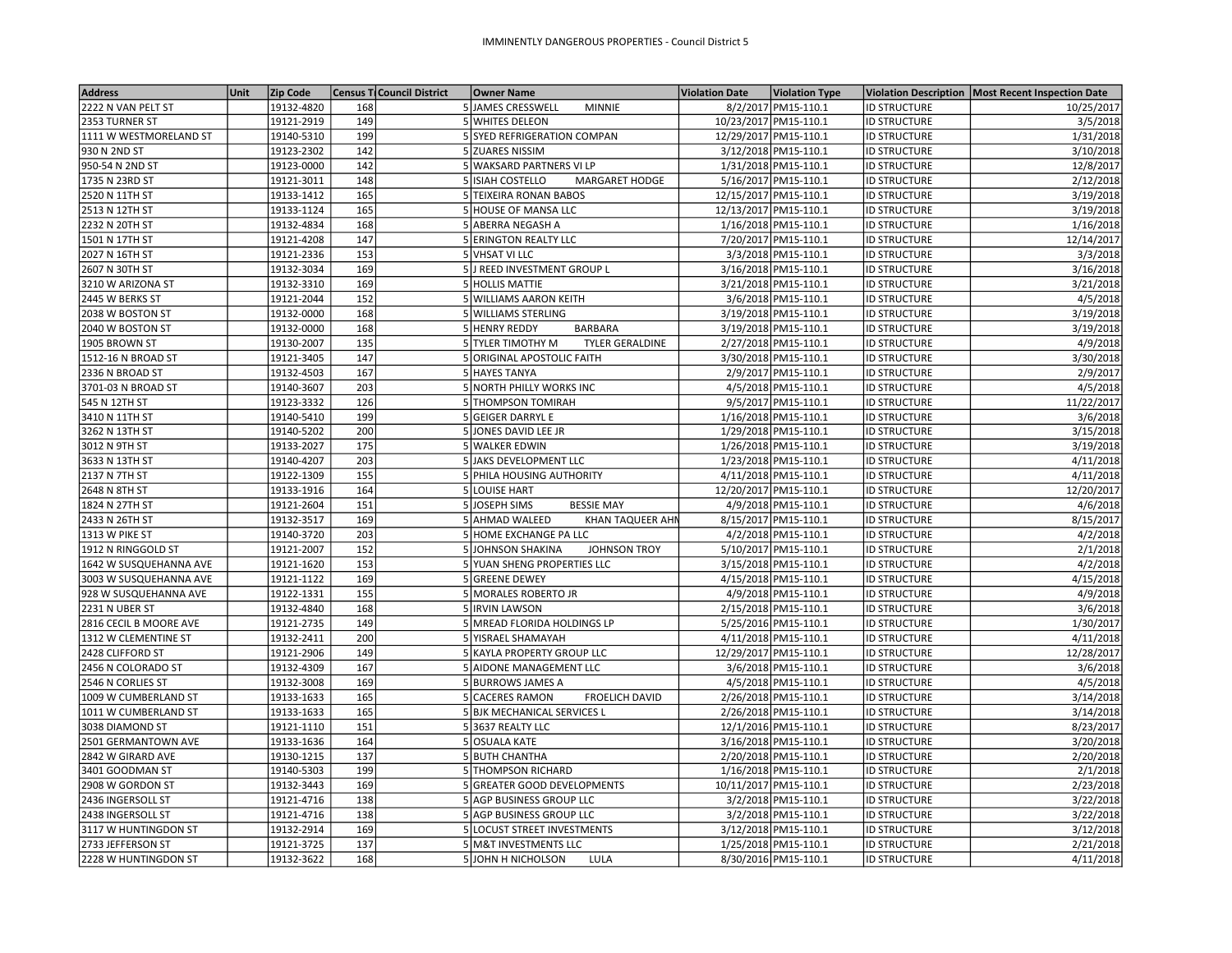| 1628 W LEHIGH AVE       | 19132-2232 | 167   | 5 TWO AMBASSADOR LLC          | 4/16/2018 PM15-110.1 | <b>ID STRUCTURE</b> | 4/16/2018 |
|-------------------------|------------|-------|-------------------------------|----------------------|---------------------|-----------|
| 1303-17 W LUZERNE ST    | 19140-2000 | 203   | <b>5 KURMER JOHN</b>          | 3/14/2018 PM15-110.1 | <b>ID STRUCTURE</b> | 3/14/2018 |
| 1218-22 N MARSHALL ST   | 19122-4313 | 141   | 5 SWARV INCORPORATED          | 4/4/2018 PM15-110.1  | <b>ID STRUCTURE</b> | 4/4/2018  |
| 2401 W MONTGOMERY AVE   | 19121-3001 | 152   | <b>5 JOHN W SEAWRIGHT</b>     | 3/2/2018 PM15-110.1  | <b>ID STRUCTURE</b> | 3/2/2018  |
| 12307 N MYRTLEWOOD ST   | 19132-3422 | 169   | 5 INATHANIEL A SMITH<br>ANNIE | 2/6/2018 PM15-110.1  | <b>ID STRUCTURE</b> | 2/6/2018  |
| <b>2525 NICHOLAS ST</b> | 19121-2816 | 149 l | <b>5 ANAVAH GROUP LLC</b>     | 1/31/2018 PM15-110.1 | <b>ID STRUCTURE</b> | 4/10/2018 |
| 1113 W NEVADA ST        | 19133-1028 | 166   | 5 HALABUDI SADEQ              | 3/9/2018 PM15-110.1  | <b>ID STRUCTURE</b> | 3/9/2018  |
| 3810 OLD YORK RD        | 19140-3715 | 203   | 5 REICO INC                   | 1/25/2018 PM15-110.1 | <b>ID STRUCTURE</b> | 1/25/2018 |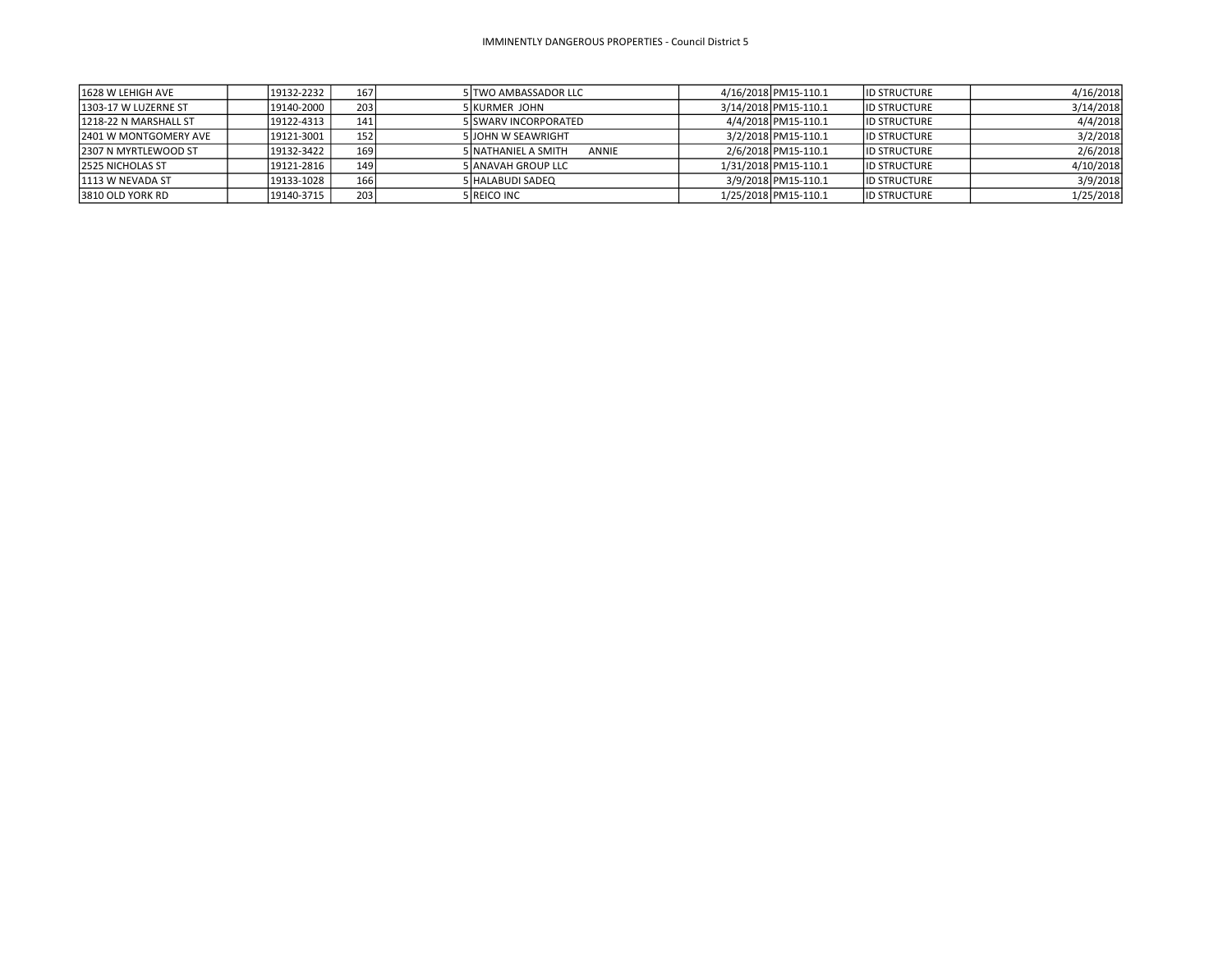## IMMINENTLY DANGEROUS PROPERTIES - Council District 6

| <b>Address</b>   | Unit | <b>Zip Code</b> | Census Tract | <b>Council District</b> | <b>Owner Name</b>          |                        | <b>Violation Date</b> | <b>Violation Type</b> | <b>Violation Description</b> | <b>Most Recent Inspection Date</b> |
|------------------|------|-----------------|--------------|-------------------------|----------------------------|------------------------|-----------------------|-----------------------|------------------------------|------------------------------------|
| 2696 BRIDGE ST   |      | 19137-1816      | 184          |                         | 6 7 MO REAL ESTATE LLC     |                        |                       | 12/3/2017 PM15-110.1  | <b>ID STRUCTURE</b>          | 12/3/2017                          |
| 14408 WINGATE ST |      | 19136-2830      | 349          |                         | <b>6ICORLEY PRESTON JR</b> | <b>CORLEY TRACEY J</b> |                       | 10/8/2017 PM15-110.1  | <b>ID STRUCTURE</b>          | /12/2018                           |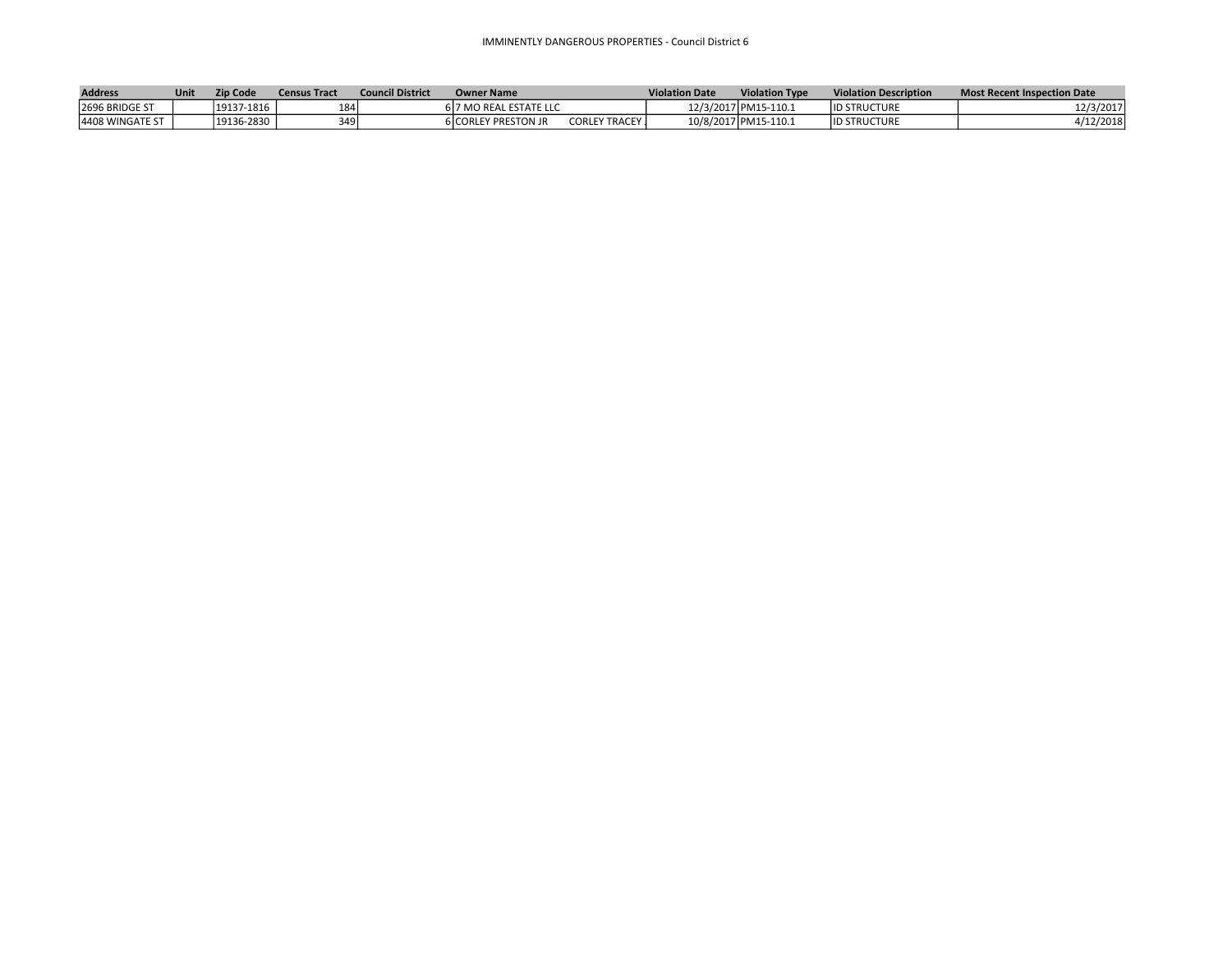| <b>Address</b>             | <b>Unit</b> | <b>Zip Code</b> |     | <b>Census T Council District</b> | <b>Owner Name</b>                         | Violation Date | <b>Violation Type</b> |                     | Violation Descript Most Recent Inspection Date |
|----------------------------|-------------|-----------------|-----|----------------------------------|-------------------------------------------|----------------|-----------------------|---------------------|------------------------------------------------|
| 101 W VENANGO ST           |             | 19140-4600      | 195 |                                  | 7 AGRESTA STEPHEN                         |                | 3/2/2018 PM15-110.1   | <b>ID STRUCTURE</b> | 3/16/2018                                      |
| 4051 ASHLAND ST            |             | 19124-5001      | 295 |                                  | 7 ASHLAND STREET ASSOCIATES               |                | 5/22/2017 PM15-110.1  | <b>ID STRUCTURE</b> | 5/16/2017                                      |
| 2123 N 4TH ST              |             | 19122-1510      | 162 |                                  | 7 PHILA HOUSING AUTHORITY                 |                | 4/16/2018 PM15-110.1  | <b>ID STRUCTURE</b> | 4/16/2018                                      |
| 1805 N 6TH ST              |             | 19122-2101      | 156 |                                  | 7 IGUILLORY MONIQUE                       |                | 5/28/2017 PM15-110.1  | <b>ID STRUCTURE</b> | 11/22/2017                                     |
| 2749 N 6TH ST              |             | 19133-2737      | 175 |                                  | 7 ADELEYE NICHOLAS                        |                | 3/26/2018 PM15-110.1  | <b>ID STRUCTURE</b> | 4/5/2018                                       |
| 2751 N 6TH ST              |             | 19133-2737      | 175 |                                  | 7 ADELEYE NICHOLAS                        |                | 3/26/2018 PM15-110.1  | <b>ID STRUCTURE</b> | 4/5/2018                                       |
| 1376 RUAN ST               |             | 19124-3940      | 293 |                                  | 7 ID G G LLC                              |                | 3/16/2018 PM15-110.1  | <b>ID STRUCTURE</b> | 3/16/2018                                      |
| 4632-34 DITMAN ST          |             | 19124-3446      | 299 |                                  | 7 ROSS JOEL W<br><b>ROSS SHARON L</b>     |                | 3/8/2018 PM15-110.1   | <b>ID STRUCTURE</b> | 3/23/2018                                      |
| <b>500-50 E ERIE AVE</b>   |             | 19134-1107      | 193 |                                  | 7 500 ERIE LLC                            |                | 3/11/2018 PM15-110.1  | <b>ID STRUCTURE</b> | 3/11/2018                                      |
| <b>2011 GERMANTOWN AVE</b> |             | 19122-1421      | 156 |                                  | 7lSHEHATA MOHAMED S<br>SHEHATA SALAHELDIN |                | 3/16/2018 PM15-110.1  | <b>ID STRUCTURE</b> | 3/16/2018                                      |
| 193-97 W INDIANA AVE       |             | 19133-3921      | 176 |                                  | 7 KENSINGTON QUOIT CLUB                   |                | 10/6/2017 PM15-110.1  | <b>ID STRUCTURE</b> | 12/12/2017                                     |
| <b>2866 PALETHORP ST</b>   |             | 19133-3529      | 176 |                                  | 7 FAIRHILL PROPERTIES LLC                 |                | 12/29/2017 PM15-110.1 | <b>ID STRUCTURE</b> | 3/9/2018                                       |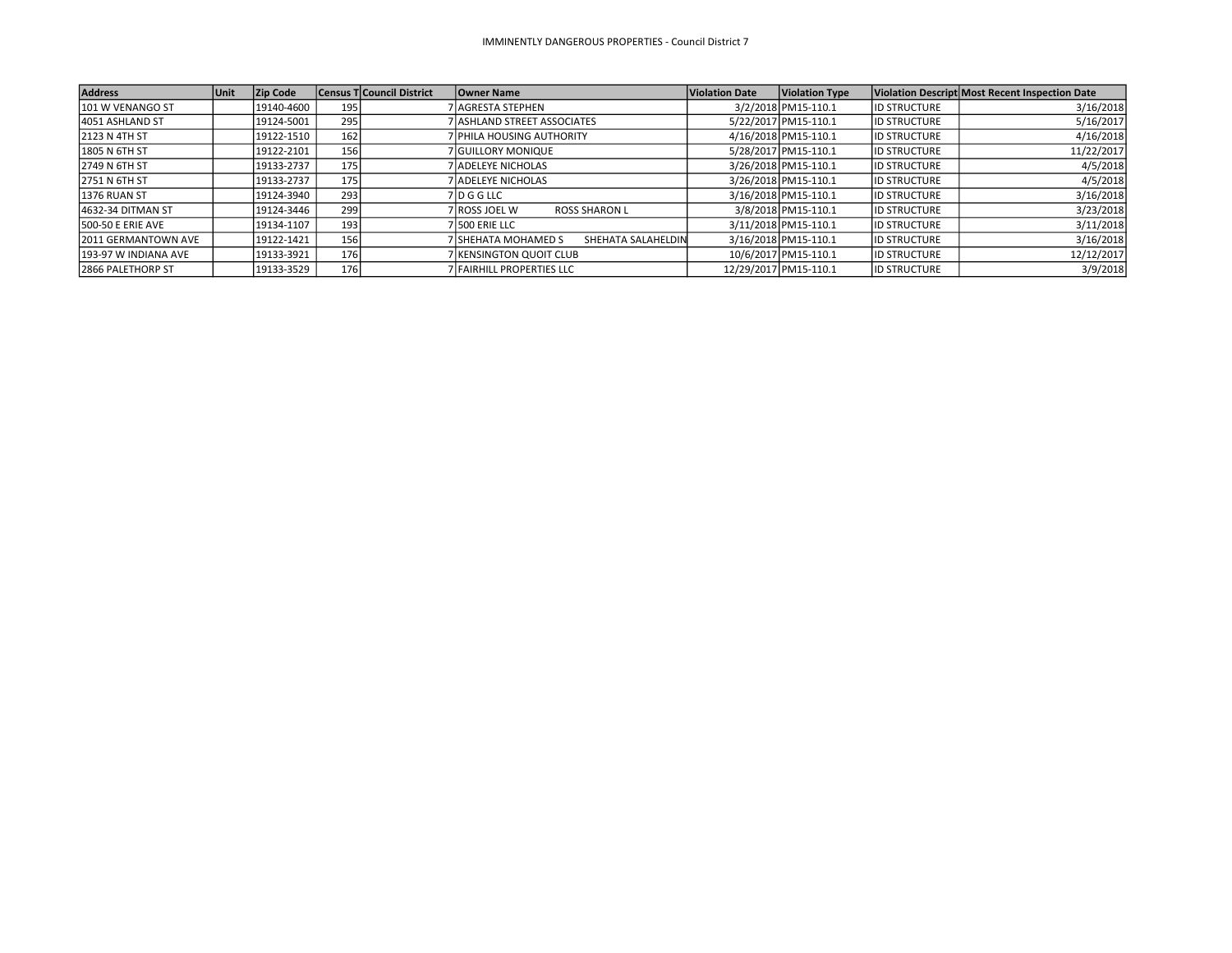| <b>Address</b>               | <b>Unit</b> | <b>Zip Code</b> |                  | <b>Census TradCouncil District</b> | <b>Owner Name</b>                   | <b>Violation Date</b> | <b>Violation Type</b> |                     | Violation Description   Most Recent Inspection Date |
|------------------------------|-------------|-----------------|------------------|------------------------------------|-------------------------------------|-----------------------|-----------------------|---------------------|-----------------------------------------------------|
| <b>1520 E TULPEHOCKEN ST</b> |             | 19144-1039      | 252              |                                    | 8 GOV YIELDING ASSETS LLC           |                       | 10/30/2017 PM15-110.1 | <b>ID STRUCTURE</b> | 10/27/2017                                          |
| 13335 N UBER ST              |             | 19140-4809      | 202              |                                    | 8 REDEVELOPMENT AUTHORITY OF PHILAD |                       | 12/19/2017 PM15-110.1 | <b>ID STRUCTURE</b> | 3/6/2018                                            |
| 2022 W TIOGA ST              |             | 19140-3918      | 202              |                                    | 8 EDW EARL PETTIFORD                |                       | 4/9/2018 PM15-110.1   | <b>ID STRUCTURE</b> | 4/9/2018                                            |
| l1626 W WESTMORELAND ST      |             | 19140-4932      | 201              |                                    | 8 ALLEGHENY TIOGA DEVELOPME         |                       | 9/11/2017 PM15-110.1  | <b>ID STRUCTURE</b> | 4/16/2018                                           |
| 4945-51 WAKEFIELD ST         |             | 19144-1853      | 245              |                                    | 8 PROJECT THE PHILADELPHIA          |                       | 2/22/2018 PM15-110.1  | <b>ID STRUCTURE</b> | 2/22/2018                                           |
| 2721 N 19TH ST               |             | 19132-2102      | 173              |                                    | <b>8 RICHARD ROYSTON</b>            |                       | 4/1/2017 PM15-110.1   | <b>ID STRUCTURE</b> | 4/22/2017                                           |
| 1702 W ALLEGHENY AVE         |             | 19132-1605      | 173 <sub>1</sub> |                                    | 8 PERALTA MARIA C                   |                       | 3/8/2018 PM15-110.1   | <b>ID STRUCTURE</b> | 3/8/2018                                            |
| 5643 BLOYD ST                |             | 19138-1730      | 247              |                                    | 8 CERON SERVICES INC                |                       | 10/25/2017 PM15-110.1 | <b>ID STRUCTURE</b> | 3/23/2018                                           |
| 12221 W VENANGO ST           |             | 19140-3822      | 202              |                                    | 8 ALLEGHENY WEST FOUNDATION         |                       | 12/14/2017 PM15-110.1 | <b>ID STRUCTURE</b> | 2/23/2018                                           |
| 12223 W VENANGO ST           |             | 19140-3822      | 202              |                                    | 8 ALLEGHENY WEST FOUNDATION         |                       | 8/29/2017 PM15-110.1  | <b>ID STRUCTURE</b> | 1/19/2018                                           |
| <b>3542 N CARLISLE ST</b>    |             | 19140-4109      | 201              |                                    | 8 TIMOTHY LJONES                    |                       | 5/30/2017 PM15-110.1  | <b>ID STRUCTURE</b> | 3/26/2018                                           |
| 3256 N CARLISLE ST           |             | 19140-5010      | 201              |                                    | <b>8 STELLA K ELLIOTT</b>           |                       | 3/20/2018 PM15-110.1  | <b>ID STRUCTURE</b> | 3/20/2018                                           |
| 14426 GERMANTOWN AVE         |             | 19144-3002      | 205              |                                    | 8 COOPER OLIVER                     |                       | 8/9/2017 PM15-110.1   | <b>ID STRUCTURE</b> | 1/16/2018                                           |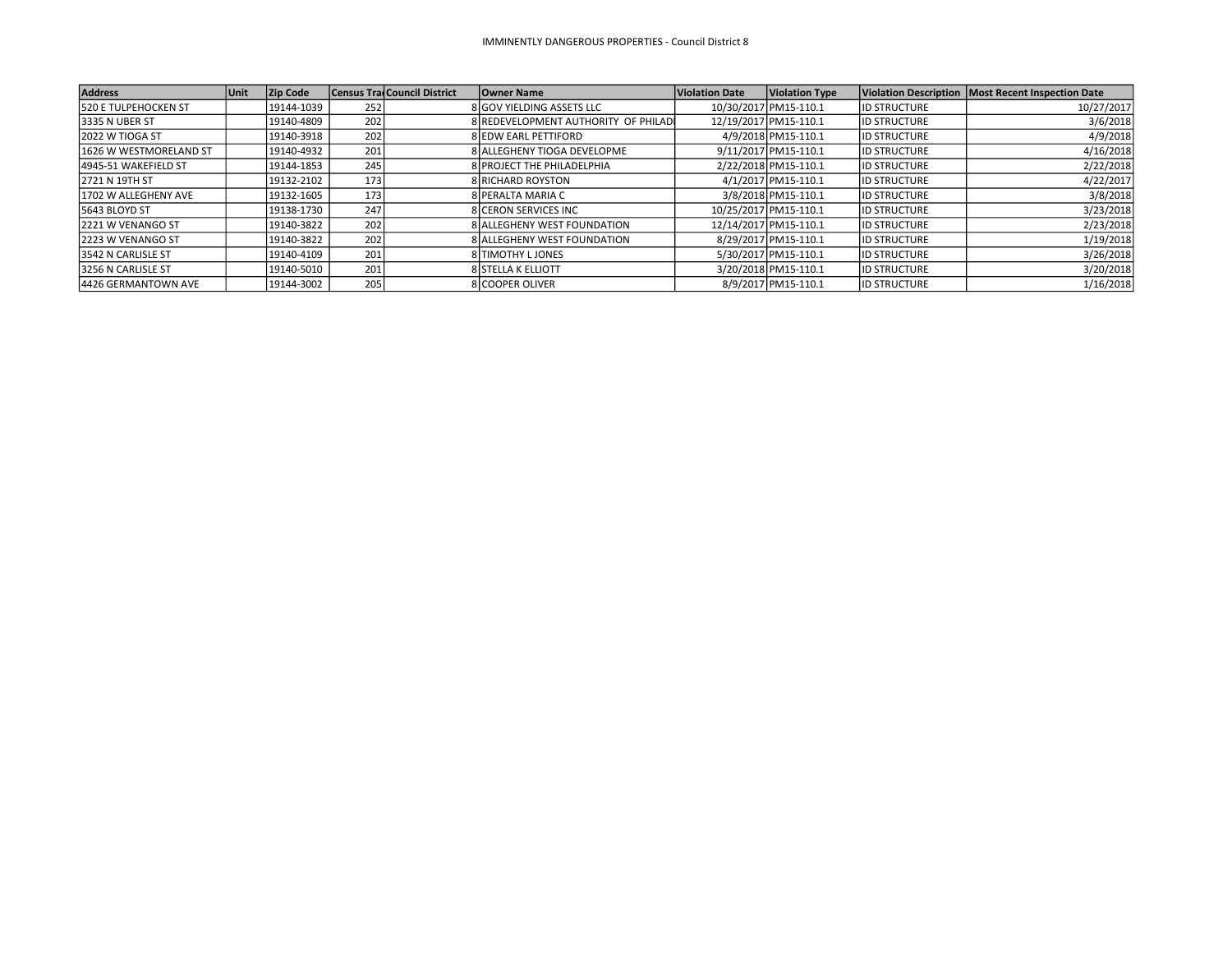| <b>Address</b>            | Unit | <b>Zip Code</b> | <b>Census Tract</b> | <b>Council District</b> | <b>Owner Name</b>           | Violation Date | <b>Violation Type</b> | Violation Description | Most Recent Inspection Date |
|---------------------------|------|-----------------|---------------------|-------------------------|-----------------------------|----------------|-----------------------|-----------------------|-----------------------------|
| 16430 N 20TH ST           |      | 19138-3004      | 267                 |                         | 9 TILGHMAN ROSEMARY         |                | 1/4/2018 PM15-110.1   | <b>ID STRUCTURE</b>   | l/4/2018                    |
| <b>1652 E GODFREY AVE</b> |      | 19120-2108      | 291                 |                         | 9 B A G PROPERTY MANAGEMENT |                | 9/18/2017 PM15-110.1  | <b>ID STRUCTURE</b>   | 12/18/2017                  |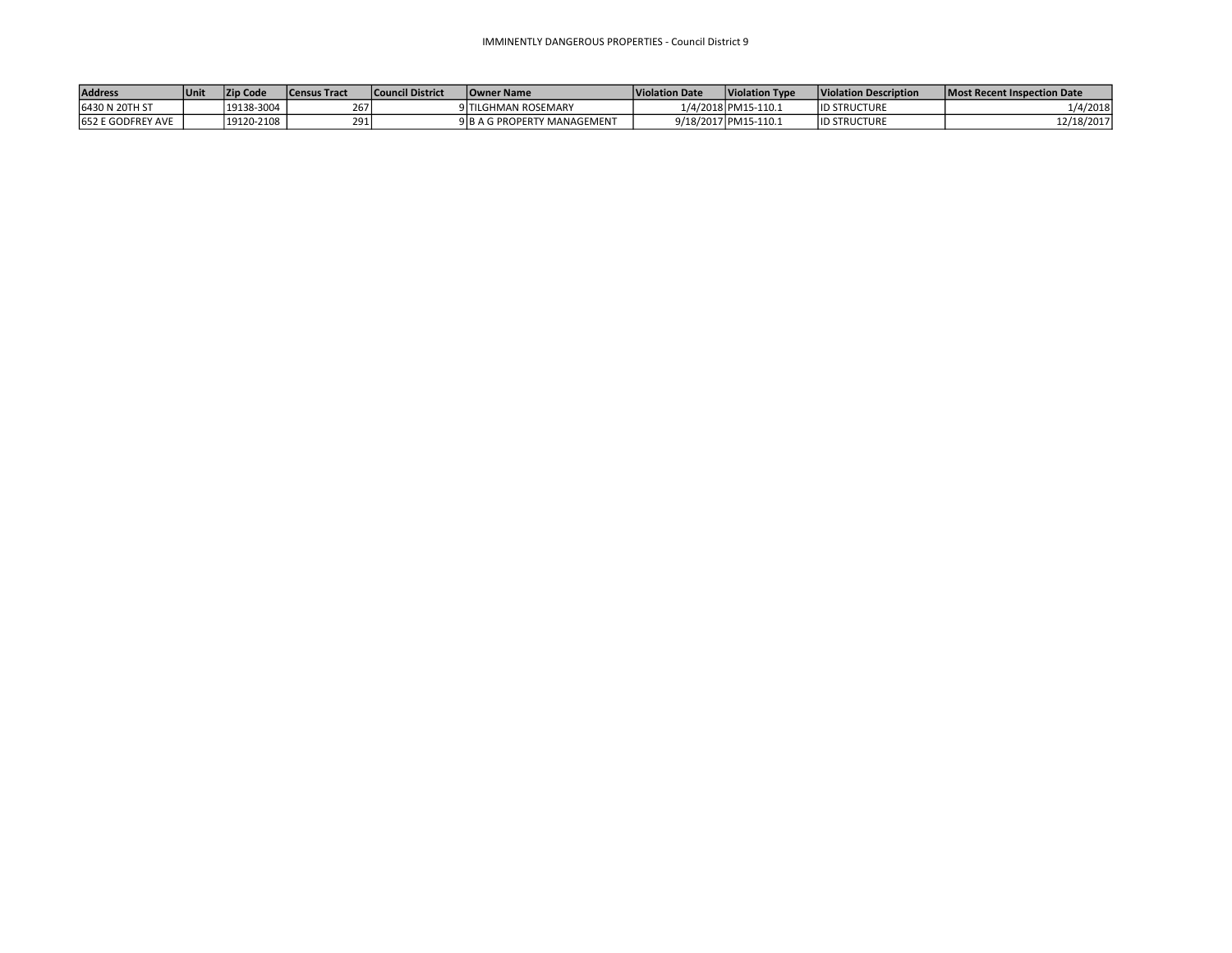| <b>Address</b>        | Unit | Zip Code   | <b>Census Tract</b> | <b>Council District</b> | <b>Owner Name</b>      |                   | <b>Violation Date</b> | <b>Violation Type</b> | <b>Violation Description</b> | <b>Most Recent Inspection Date</b> |
|-----------------------|------|------------|---------------------|-------------------------|------------------------|-------------------|-----------------------|-----------------------|------------------------------|------------------------------------|
| 11031 STEVENS RD      |      | 19116-3455 | 359                 |                         | 10 MS ACQUISITIONS LLC |                   |                       | 1/23/2018 PM15-110.1  | <b>ID STRUCTURE</b>          | 4/5/2018                           |
| <b>7609 VERREE RD</b> |      | 19111-3126 | 3391                |                         | 10 EDWARD R ALERT      | <b>KATHLEEN A</b> |                       | 2/18/2018 PM15-110.1  | <b>ID STRUCTURE</b>          | /18/2018                           |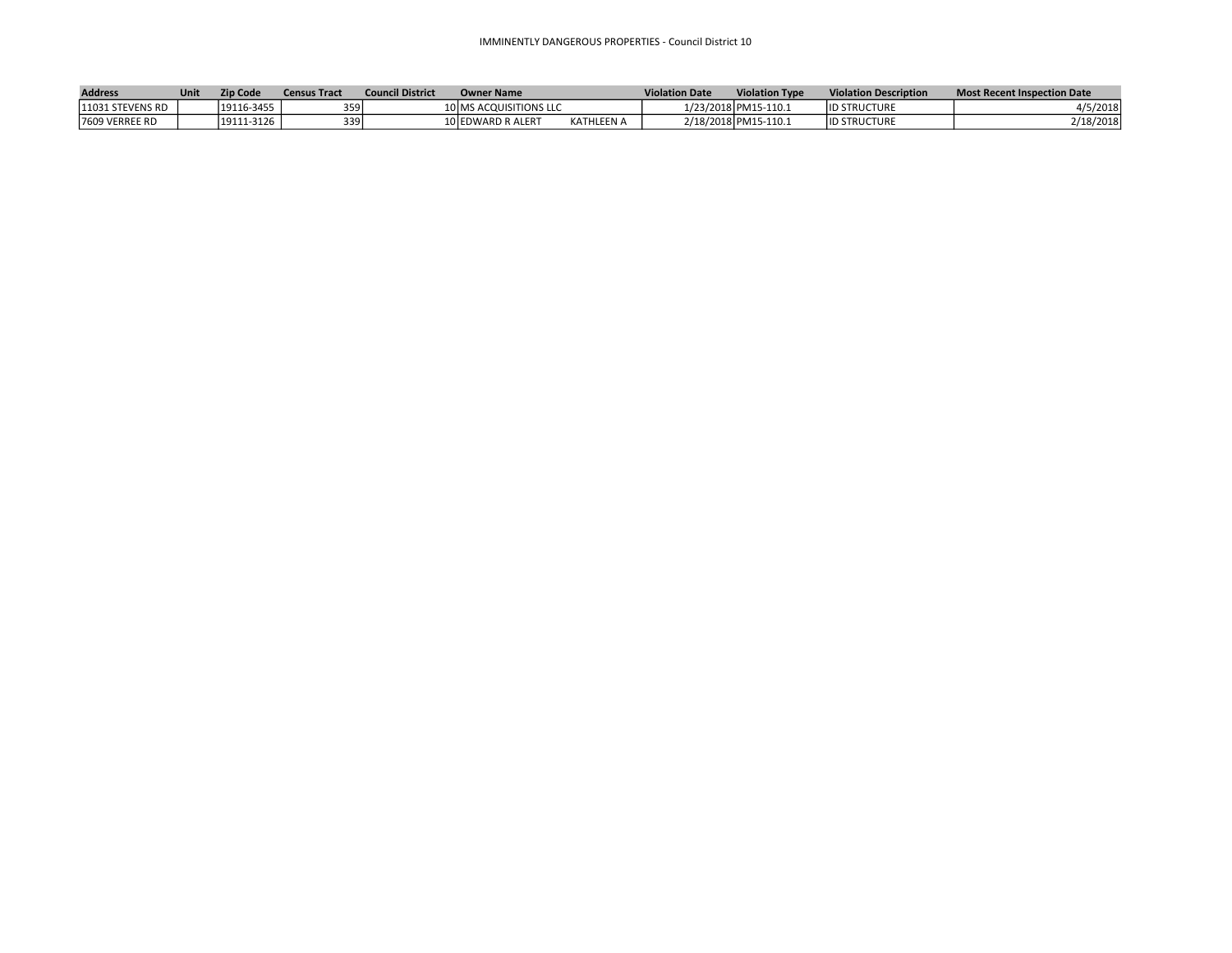| <b>Address</b>                  | Unit  |                      |                  | Zip Code Census Trad Council District | <b>Owner Name</b>                              |                                          | <b>Violation Date</b> | <b>Violation Type</b>                        |                     | Violation Description   Most Recent Inspection Date |
|---------------------------------|-------|----------------------|------------------|---------------------------------------|------------------------------------------------|------------------------------------------|-----------------------|----------------------------------------------|---------------------|-----------------------------------------------------|
| 667 UNION ST                    |       | 19144-00             | 108              |                                       | 3 S&C MANAGEMENT LLC                           |                                          |                       | 1/18/2018 PM15-110.1                         | <b>ID STRUCTURE</b> | 1/22/2018                                           |
| <b>520 E TULPEHOCKEN ST</b>     |       | 19144-10             | 252              |                                       | 8 GOV YIELDING ASSETS LLC                      |                                          |                       | 10/30/2017 PM15-110.1                        | <b>ID STRUCTURE</b> | 10/27/2017                                          |
| 2222 N VAN PELT ST              |       | 19132-48             | 168              |                                       | 5 JAMES CRESSWELL                              | <b>MINNIE</b>                            |                       | 8/2/2017 PM15-110.1                          | <b>ID STRUCTURE</b> | 10/25/2017                                          |
| 3335 N UBER ST                  |       | 19140-48             | 202              |                                       |                                                | 8 REDEVELOPMENT AUTHORITY OF PHILADELPHI |                       | 12/19/2017 PM15-110.1                        | <b>ID STRUCTURE</b> | 3/6/2018                                            |
| 2353 TURNER ST                  |       | 19121-2              | 149              |                                       | 5 WHITES DELEON                                |                                          |                       | 10/23/2017 PM15-110.1                        | <b>ID STRUCTURE</b> | 3/5/2018                                            |
| 101 W VENANGO ST                |       | 19140-46             | 195              |                                       | 7 AGRESTA STEPHEN                              |                                          |                       | 3/2/2018 PM15-110.1                          | <b>ID STRUCTURE</b> | 3/16/2018                                           |
| 2022 W TIOGA ST                 |       | 19140-39             | 202              |                                       | 8 EDW EARL PETTIFORD                           |                                          |                       | 4/9/2018 PM15-110.1                          | <b>ID STRUCTURE</b> | 4/9/2018                                            |
| 3004 TITAN ST                   |       | 19146-3              | 33               |                                       | 2 BIG RENTALS INC                              |                                          |                       | 1/25/2018 PM15-110.1                         | <b>ID STRUCTURE</b> | 3/8/2018                                            |
| 2101 E WESTMORELAND ST          |       | 19134-3              | 187              |                                       | 1 ARAWA HOLDING CORP                           |                                          |                       | 4/20/2016 PM15-110.1                         | <b>ID STRUCTURE</b> | 2/7/2018                                            |
| 1111 W WESTMORELAND ST          |       | 19140-5              | 199              |                                       | 5 SYED REFRIGERATION COMPAN                    |                                          |                       | 12/29/2017 PM15-110.1                        | <b>ID STRUCTURE</b> | 1/31/2018                                           |
| 2327 WHARTON ST                 |       | 19146-4              | 20               |                                       | 2 PILOT HOUSE HOLDINGS LLC                     |                                          |                       | 3/2/2018 PM15-110.1                          | <b>ID STRUCTURE</b> | 3/17/2018                                           |
| 1626 W WESTMORELAND ST          |       | 19140-49             | 201              |                                       | 8 ALLEGHENY TIOGA DEVELOPME                    |                                          |                       | 9/11/2017 PM15-110.1                         | <b>ID STRUCTURE</b> | 4/16/2018                                           |
| 1934 WATKINS ST                 |       | 19145-20             | 31               |                                       | 2 MGS REALTY LLC                               |                                          |                       | 10/11/2017 PM15-110.1                        | <b>ID STRUCTURE</b> | 3/16/2018                                           |
| 2941 WHARTON ST                 |       | 19146-3              | 33               |                                       | 2 NGO HA THE                                   |                                          |                       | 3/8/2018 PM15-110.1                          | <b>ID STRUCTURE</b> | 3/8/2018                                            |
| 2101 WASHINGTON AVE             |       | 19146-2              | 13               |                                       | 2 2101 WASHINGTON REAL ESTA                    |                                          |                       | 3/16/2018 PM15-110.1                         | <b>ID STRUCTURE</b> | 3/16/2018                                           |
| 4945-51 WAKEFIELD ST            |       | 19144-18             | 245              |                                       | 8 PROJECT THE PHILADELPHIA                     |                                          |                       | 2/22/2018 PM15-110.1                         | <b>ID STRUCTURE</b> | 2/22/2018                                           |
| 909 S YEWDALL ST                |       | 19143-4              | 72               |                                       |                                                | 3 FITCHETT ALEXANDER P WILCOX ANGELIAS   |                       | 11/7/2017 PM15-110.1                         | <b>ID STRUCTURE</b> | 4/2/2018                                            |
| 930 N 2ND ST                    |       | 19123-23             | 142              |                                       | 5 ZUARES NISSIM                                |                                          |                       | 3/12/2018 PM15-110.1                         | <b>ID STRUCTURE</b> | 3/10/2018                                           |
| 950-54 N 2ND ST                 |       | 19123-00             | $\overline{142}$ |                                       | 5 WAKSARD PARTNERS VI LP                       |                                          |                       | 1/31/2018 PM15-110.1                         | <b>ID STRUCTURE</b> | 12/8/2017                                           |
| 43 N YEWDALL ST                 |       | 19139-2              | 94               |                                       | 4 ABRAR LLC                                    |                                          |                       | 1/11/2018 PM15-110.1                         | <b>ID STRUCTURE</b> | 1/10/2018                                           |
| 1735 N 23RD ST                  |       | 19121-3              | 148              |                                       | 5 ISIAH COSTELLO                               | MARGARET HODGE                           |                       | 5/16/2017 PM15-110.1                         | <b>ID STRUCTURE</b> | 2/12/2018                                           |
| 334 N 52ND ST                   |       | 19139-1              | 103              |                                       | 3 ADKINS RUTH                                  | <b>ADKINS SHAWN E</b>                    |                       | 4/9/2018 PM15-110.1                          | <b>ID STRUCTURE</b> | 4/9/2018                                            |
| 1024-26 S 52ND ST               |       | 19143-42             | 73               |                                       | 3 ALEXANDER BRIAN                              |                                          |                       | 2/7/2018 PM15-110.1                          | <b>ID STRUCTURE</b> | 3/14/2018                                           |
| 922 N 45TH ST                   |       | 19104-12             | 105              |                                       | 3 MERCY-DOUGLASS HUMAN SERV                    |                                          |                       | 3/16/2018 PM15-110.1                         | <b>ID STRUCTURE</b> | 3/15/2018                                           |
| 924 N 45TH ST                   |       | 19104-1              | 105              |                                       |                                                | 3 MERCY-DOUGLASS HUMAN SERVICES AFFILIA  |                       | 3/16/2018 PM15-110.1                         | <b>ID STRUCTURE</b> | 3/15/2018                                           |
| 31 N 50TH ST                    |       | 19139-2              | 93               |                                       | 3 POPLEY JAMES                                 |                                          |                       | 4/8/2018 PM15-110.1                          | <b>ID STRUCTURE</b> | 4/8/2018                                            |
| 239 CHESTNUT ST                 |       | 3 19106-2            | $\overline{1}$   |                                       | 1 SINGH ROBERT                                 | <b>SINGH EMMA</b>                        |                       | 2/19/2018 PM15-110.1                         | <b>ID STRUCTURE</b> | 2/19/2018                                           |
| 239 CHESTNUT ST                 |       | 4 19106-28           | $\mathbf{1}$     |                                       | 1 GELBART STEVEN                               |                                          |                       | 2/19/2018 PM15-110.1                         | <b>ID STRUCTURE</b> | 2/19/2018                                           |
| 239 CHESTNUT ST                 | COMM1 | 19106-28             | $\mathbf{1}$     |                                       | 1 FRESHER START CORP                           |                                          |                       | 2/24/2018 PM15-110.1                         | <b>ID STRUCTURE</b> | 2/24/2018                                           |
| 2520 N 11TH ST                  |       | 19133-14             | 165              |                                       | 5 TEIXEIRA RONAN BABOS                         |                                          |                       | 12/15/2017 PM15-110.1                        | <b>ID STRUCTURE</b> | 3/19/2018                                           |
| 1050 COBBS CREEK PKWY           |       | 19143-3              | 65               |                                       | 3 FOE PROPERTY MANAGEMENT L                    |                                          |                       | 2/6/2018 PM15-110.1                          | <b>ID STRUCTURE</b> | 2/20/2018                                           |
| 2513 N 12TH ST                  |       | 19133-1              | 165              |                                       | 5 HOUSE OF MANSA LLC                           |                                          |                       | 12/13/2017 PM15-110.1                        | <b>ID STRUCTURE</b> | 3/19/2018                                           |
| 2232 N 20TH ST                  |       | 19132-48             | 168              |                                       | 5 ABERRA NEGASH A                              |                                          |                       | 1/16/2018 PM15-110.1                         | <b>ID STRUCTURE</b> | 1/16/2018                                           |
| 1501 N 17TH ST                  |       | 19121-42             | 147              |                                       | 5 ERINGTON REALTY LLC                          |                                          |                       | 7/20/2017 PM15-110.1                         | <b>ID STRUCTURE</b> | 12/14/2017                                          |
| 2027 N 16TH ST                  |       | 19121-23             | 153              |                                       | 5 VHSAT VI LLC                                 |                                          |                       | 3/3/2018 PM15-110.1                          | <b>ID STRUCTURE</b> | 3/3/2018                                            |
| 2721 N 19TH ST                  |       | 19132-2              | 173              |                                       | 8 RICHARD ROYSTON                              |                                          |                       | 4/1/2017 PM15-110.1                          | <b>ID STRUCTURE</b> | 4/22/2017                                           |
| 1511 N 58TH ST                  |       | 19131-38             | 112              |                                       | 4 CITY BLOCK ACQUISITION VI                    |                                          |                       | 2/26/2018 PM15-110.1                         | <b>ID STRUCTURE</b> | 2/26/2018                                           |
| 23 N 42ND ST                    |       | 19104-2              | 92               |                                       | 3 FOR THE PEOPLE HOUSING LL                    |                                          |                       | 3/12/2018 PM15-110.1                         | <b>ID STRUCTURE</b> | 2/23/2018                                           |
|                                 |       |                      | 72               |                                       |                                                |                                          |                       |                                              |                     |                                                     |
| 1020 S 55TH ST                  |       | 19143-40<br>19143-15 | 85               |                                       | 3 BURTON MARVIN<br>3 CONGREGATION OF THE EL BE |                                          |                       | 9/6/2017 PM15-110.1<br>11/30/2017 PM15-110.1 | <b>ID STRUCTURE</b> | 3/1/2018                                            |
| 314 S 52ND ST<br>2607 N 30TH ST |       | 19132-3              | 169              |                                       |                                                |                                          |                       |                                              | <b>ID STRUCTURE</b> | 1/29/2018                                           |
|                                 |       |                      |                  |                                       | 5 J REED INVESTMENT GROUP L                    |                                          |                       | 3/16/2018 PM15-110.1                         | <b>ID STRUCTURE</b> | 3/16/2018                                           |
| 1209 S 49TH ST                  |       | 19143-44             | 74               |                                       | 3 ANDERSON HENRY                               |                                          |                       | 3/13/2018 PM15-110.1                         | <b>ID STRUCTURE</b> | 4/2/2018                                            |
| 472 N 50TH ST                   |       | 19139-16             | 104              |                                       | 3 WILLIAM LOCKLEY                              |                                          |                       | 2/27/2018 PM15-110.1                         | <b>ID STRUCTURE</b> | 2/22/2018                                           |
| 476 N 50TH ST                   |       | 19139-16             | 104              |                                       | 3 BLACKWELL DONALD                             |                                          |                       | 2/27/2018 PM15-110.1                         | <b>ID STRUCTURE</b> | 2/22/2018                                           |
| 5753 ADDISON ST                 |       | 19143-12             | 81               |                                       | 3 MASON RODNEY                                 |                                          |                       | 3/7/2018 PM15-110.1                          | <b>ID STRUCTURE</b> | 4/6/2018                                            |
| 5354 ADDISON ST                 |       | 19143-14             | 80               |                                       | 3 LONES LIONEL                                 | JONES TERESA SHULER                      |                       | 12/18/2017 PM15-110.1                        | <b>ID STRUCTURE</b> | 4/6/2018                                            |
| 1702 W ALLEGHENY AVE            |       | 19132-16             | 173              |                                       | 8 PERALTA MARIA C                              |                                          |                       | 3/8/2018 PM15-110.1                          | <b>ID STRUCTURE</b> | 3/8/2018                                            |
| 6006 ALLMAN ST                  |       | 19142-14             | 65               |                                       | 2 OKAI EMMANUEL                                |                                          |                       | 1/4/2018 PM15-110.1                          | <b>ID STRUCTURE</b> | 2/13/2018                                           |
| 3210 W ARIZONA ST               |       | 19132-3              | 169              |                                       | 5 HOLLIS MATTIE                                |                                          |                       | 3/21/2018 PM15-110.1                         | <b>ID STRUCTURE</b> | 3/21/2018                                           |
| 4051 ASHLAND ST                 |       | 19124-50             | 295              |                                       | 7 ASHLAND STREET ASSOCIATES                    |                                          |                       | 5/22/2017 PM15-110.1                         | <b>ID STRUCTURE</b> | 5/16/2017                                           |
| 2445 W BERKS ST                 |       | 19121-20             | 152              |                                       | 5 WILLIAMS AARON KEITH                         |                                          |                       | 3/6/2018 PM15-110.1                          | <b>ID STRUCTURE</b> | 4/5/2018                                            |
| 5643 BLOYD ST                   |       | 19138-17             | 247              |                                       | 8 CERON SERVICES INC                           |                                          |                       | 10/25/2017 PM15-110.1                        | <b>ID STRUCTURE</b> | 3/23/2018                                           |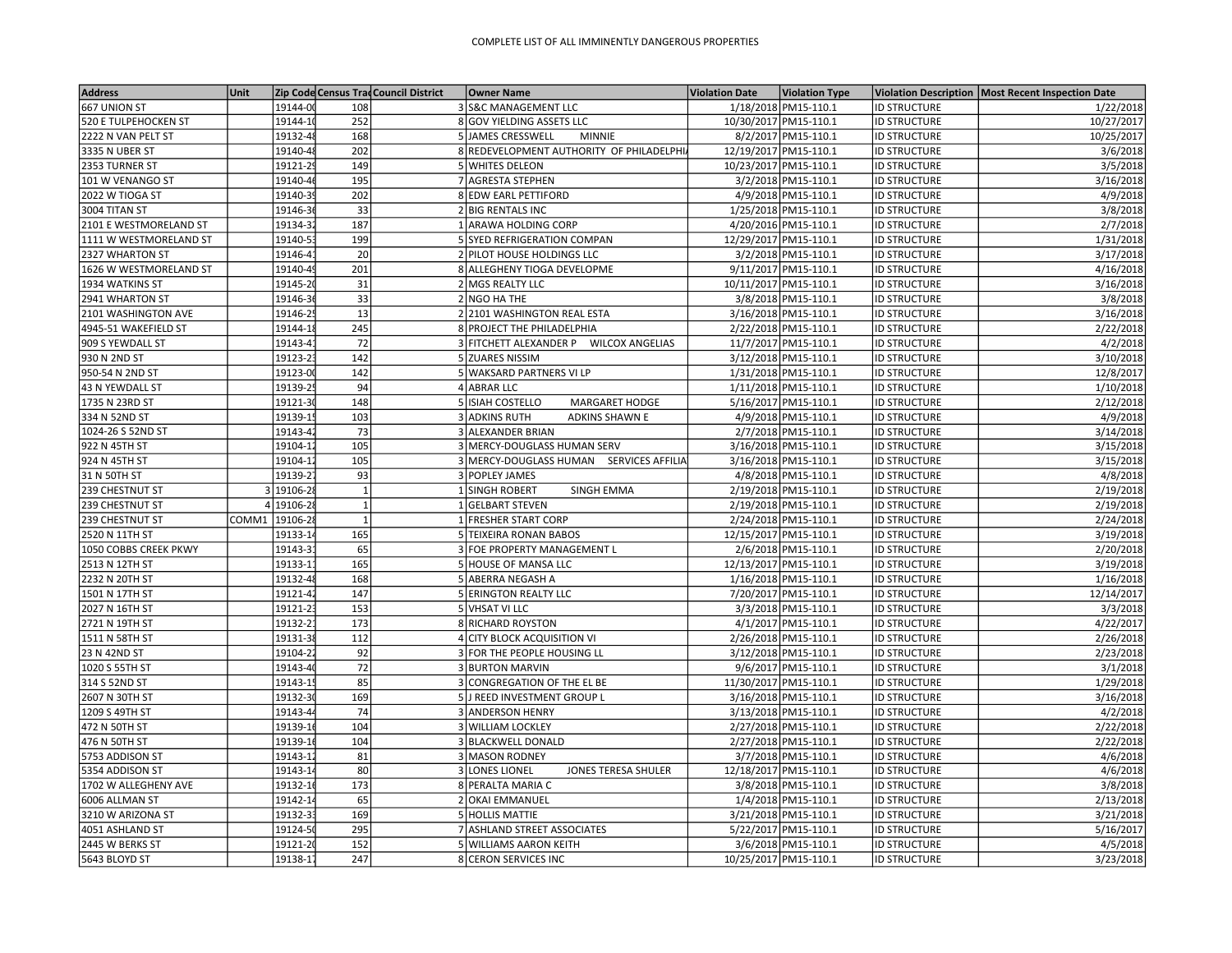| 2696 BRIDGE ST         | 19137-18            | 184        | 6 7 MO REAL ESTATE LLC                        |                       | 12/3/2017 PM15-110.1  | <b>ID STRUCTURE</b> | 12/3/2017             |
|------------------------|---------------------|------------|-----------------------------------------------|-----------------------|-----------------------|---------------------|-----------------------|
| 2038 W BOSTON ST       | 19132-00            | 168        | 5 WILLIAMS STERLING                           |                       | 3/19/2018 PM15-110.1  | <b>ID STRUCTURE</b> | 3/19/2018             |
| 2040 W BOSTON ST       | 19132-00            | 168        | 5 HENRY REDDY<br><b>BARBARA</b>               |                       | 3/19/2018 PM15-110.1  | <b>ID STRUCTURE</b> | 3/19/2018             |
| 1905 BROWN ST          | 19130-20            | 135        | <b>TYLER GERALDINE</b><br>5 TYLER TIMOTHY M   |                       | 2/27/2018 PM15-110.1  | <b>ID STRUCTURE</b> | 4/9/2018              |
| 1512-16 N BROAD ST     | 19121-3             | 147        | 5 ORIGINAL APOSTOLIC FAITH                    |                       | 3/30/2018 PM15-110.1  | <b>ID STRUCTURE</b> | 3/30/2018             |
| 2336 N BROAD ST        | 19132-45            | 167        | 5 HAYES TANYA                                 |                       | 2/9/2017 PM15-110.1   | <b>ID STRUCTURE</b> | 2/9/2017              |
| 3701-03 N BROAD ST     | 19140-36            | 203        | 5 NORTH PHILLY WORKS INC                      |                       | 4/5/2018 PM15-110.1   | <b>ID STRUCTURE</b> | 4/5/2018              |
| 5105 BROWN ST          | 19139-15            | 103        | 3 GSD 1 REALITY LLC                           | 12/12/2017 PM15-110.1 |                       | <b>ID STRUCTURE</b> | 12/27/2017            |
| 5512 WOODLAND AVE      | 19143-56            | 70         | 3 DAVIS SAMUEL E<br>DAVIS ROCHELLE E ETAL     |                       | 11/17/2017 PM15-110.1 | <b>ID STRUCTURE</b> | 2/13/2018             |
| 5633 WINDSOR ST        | 19143-47            | $71\,$     | 3 ADAMS SEAN                                  |                       | 6/26/2017 PM15-110.1  | <b>ID STRUCTURE</b> | 4/2/2018              |
| 1673 N WILTON ST       | 19131-36            | 119        | 4 BENT TSAHAFE SELASSIE                       |                       | 1/26/2018 PM15-110.1  | <b>ID STRUCTURE</b> | 1/26/2018             |
| 4408 WINGATE ST        | 19136-28            | 349        | <b>CORLEY TRACEY J</b><br>6 CORLEY PRESTON JR |                       | 10/8/2017 PM15-110.1  | <b>ID STRUCTURE</b> | 4/12/2018             |
| 545 N 12TH ST          | 19123-33            | 126        | 5 THOMPSON TOMIRAH                            |                       | 9/5/2017 PM15-110.1   | <b>ID STRUCTURE</b> | 11/22/2017            |
| 3410 N 11TH ST         | 19140-5             | 199        | 5 GEIGER DARRYL E                             |                       | 1/16/2018 PM15-110.1  | <b>ID STRUCTURE</b> | 3/6/2018              |
| 3262 N 13TH ST         | 19140-5             | 200        | 5 JONES DAVID LEE JR                          |                       | 1/29/2018 PM15-110.1  | <b>ID STRUCTURE</b> | 3/15/2018             |
| 3012 N 9TH ST          | 19133-20            | 175        | 5 WALKER EDWIN                                |                       | 1/26/2018 PM15-110.1  | <b>ID STRUCTURE</b> | 3/19/2018             |
| 3633 N 13TH ST         | 19140-42            | 203        | 5 JAKS DEVELOPMENT LLC                        |                       | 1/23/2018 PM15-110.1  | <b>ID STRUCTURE</b> | 4/11/2018             |
| 2123 N 4TH ST          | 19122-15            | 162        | 7 PHILA HOUSING AUTHORITY                     |                       | 4/16/2018 PM15-110.1  | <b>ID STRUCTURE</b> | 4/16/2018             |
| 1805 N 6TH ST          | 19122-21            | 156        | 7 GUILLORY MONIQUE                            |                       | 5/28/2017 PM15-110.1  | <b>ID STRUCTURE</b> | 11/22/2017            |
| 2137 N 7TH ST          | 19122-13            | 155        | 5 PHILA HOUSING AUTHORITY                     |                       | 4/11/2018 PM15-110.1  | <b>ID STRUCTURE</b> | 4/11/2018             |
| 2749 N 6TH ST          | 19133-2             | 175        | 7 ADELEYE NICHOLAS                            |                       | 3/26/2018 PM15-110.1  | <b>ID STRUCTURE</b> | 4/5/2018              |
| 2751 N 6TH ST          | 19133-2             | 175        | 7 ADELEYE NICHOLAS                            |                       | 3/26/2018 PM15-110.1  | <b>ID STRUCTURE</b> | 4/5/2018              |
| 6430 N 20TH ST         | 19138-3             | 267        | 9 TILGHMAN ROSEMARY                           |                       | 1/4/2018 PM15-110.1   | <b>ID STRUCTURE</b> | 1/4/2018              |
| 2648 N 8TH ST          | 19133-19            | 164        | 5 LOUISE HART                                 |                       | 12/20/2017 PM15-110.1 | <b>ID STRUCTURE</b> | 12/20/2017            |
| 2845 N 27TH ST         | 19132-25            | 172        | 4 PHILADELPHIA LOTUS 2 LLC                    |                       | 12/8/2017 PM15-110.1  | <b>ID STRUCTURE</b> | 2/23/2018             |
| 1824 N 27TH ST         | 19121-26            | 151        | 5 JOSEPH SIMS<br><b>BESSIE MAY</b>            |                       | 4/9/2018 PM15-110.1   | <b>ID STRUCTURE</b> | 4/6/2018              |
| 2433 N 26TH ST         | 19132-35            | 169        | 5 AHMAD WALEED<br>KHAN TAQUEER AHMAI          |                       | 8/15/2017 PM15-110.1  | <b>ID STRUCTURE</b> | 8/15/2017             |
| 6034 REGENT ST         | 19142-1             | 65         | 2 CARR ENRICO                                 |                       | 1/4/2018 PM15-110.1   | <b>ID STRUCTURE</b> | 2/12/2018             |
| 247 RAMSEY ST          | 19139-00            | 93         | 3 FULLWOOD COURTNEY RENEE                     |                       | 10/18/2017 PM15-110.1 | <b>ID STRUCTURE</b> | 4/3/2018              |
| 5166 RENO ST           | 19139-15            | 103        | 3 JACKSON KASHA G                             |                       | 1/2/2018 PM15-110.1   | <b>ID STRUCTURE</b> | 1/8/2018              |
| 6320 REGENT ST         | 19142-20            | 64         | 2 RIJO YUDELKIS                               |                       | 10/13/2016 PM15-110.1 | <b>ID STRUCTURE</b> | 4/15/2017             |
| 1313 W PIKE ST         | 19140-3             | 203        | 5 HOME EXCHANGE PA LLC                        |                       | 4/2/2018 PM15-110.1   | <b>ID STRUCTURE</b> | 4/2/2018              |
|                        | 19143-1             | 83         |                                               |                       |                       |                     |                       |
| 6026-28 PINE ST        |                     |            | 3 SWARV INC                                   |                       | 2/5/2018 PM15-110.1   | <b>ID STRUCTURE</b> | 4/2/2018              |
| 1376 RUAN ST           | 19124-3<br>19121-20 | 293<br>152 | $7$ D G G LLC                                 |                       | 3/16/2018 PM15-110.1  | <b>ID STRUCTURE</b> | 3/16/2018<br>2/1/2018 |
| 1912 N RINGGOLD ST     |                     |            | 5 JOHNSON SHAKINA<br><b>JOHNSON TROY</b>      |                       | 5/10/2017 PM15-110.1  | <b>ID STRUCTURE</b> |                       |
| 150 RITNER ST          | 19148-00            | 42         | 1 COCKERILL DELORES                           |                       | 7/20/2017 PM15-110.1  | <b>ID STRUCTURE</b> | 4/11/2018             |
| 5209 RODMAN ST         | 19143-15            | 80         | 3 HOLEY PROPERTIES LLC                        |                       | 10/26/2017 PM15-110.1 | <b>ID STRUCTURE</b> | 2/27/2018             |
| 2006 S SIMPSON ST      | 19142-20            | 66         | 2 ZENITH REAL ESTATE INC                      |                       | 2/3/2018 PM15-110.1   | <b>ID STRUCTURE</b> | 2/3/2018              |
| 1642 W SUSQUEHANNA AVE | 19121-16            | 153        | 5 YUAN SHENG PROPERTIES LLC                   |                       | 3/15/2018 PM15-110.1  | <b>ID STRUCTURE</b> | 4/2/2018              |
| 3003 W SUSQUEHANNA AVE | 19121-1             | 169        | 5 GREENE DEWEY                                |                       | 4/15/2018 PM15-110.1  | <b>ID STRUCTURE</b> | 4/15/2018             |
| 928 W SUSQUEHANNA AVE  | 19122-13            | 155        | 5 MORALES ROBERTO JR                          |                       | 4/9/2018 PM15-110.1   | <b>ID STRUCTURE</b> | 4/9/2018              |
| 3127 N STILLMAN ST     | 19132-1             | 171        | 4 CREATED HOMES LLC                           |                       | 1/4/2018 PM15-110.1   | <b>ID STRUCTURE</b> | 1/3/2018              |
| 2221 W VENANGO ST      | 19140-3             | 202        | 8 ALLEGHENY WEST FOUNDATION                   |                       | 12/14/2017 PM15-110.1 | <b>ID STRUCTURE</b> | 2/23/2018             |
| 2223 W VENANGO ST      | 19140-3             | 202        | 8 ALLEGHENY WEST FOUNDATION                   |                       | 8/29/2017 PM15-110.1  | <b>ID STRUCTURE</b> | 1/19/2018             |
| 1140 UNION ST          | 19104-00            | 110        | 3 ROBINSON JERRY                              |                       | 2/15/2018 PM15-110.1  | <b>ID STRUCTURE</b> | 3/9/2018              |
| 11031 STEVENS RD       | 19116-34            | 359        | 10 MS ACQUISITIONS LLC                        |                       | 1/23/2018 PM15-110.1  | <b>ID STRUCTURE</b> | 4/5/2018              |
| 7609 VERREE RD         | 19111-3             | 339        | 10 EDWARD R ALERT<br><b>KATHLEEN A</b>        |                       | 2/18/2018 PM15-110.1  | <b>ID STRUCTURE</b> | 2/18/2018             |
| 2231 N UBER ST         | 19132-48            | 168        | 5 <b>IRVIN LAWSON</b>                         |                       | 2/15/2018 PM15-110.1  | <b>ID STRUCTURE</b> | 3/6/2018              |
| 3542 N CARLISLE ST     | 19140-4             | 201        | 8 TIMOTHY L JONES                             |                       | 5/30/2017 PM15-110.1  | <b>ID STRUCTURE</b> | 3/26/2018             |
| 3256 N CARLISLE ST     | 19140-5             | 201        | 8 STELLA K ELLIOTT                            |                       | 3/20/2018 PM15-110.1  | <b>ID STRUCTURE</b> | 3/20/2018             |
| 3803 CAMBRIDGE ST      | 19104-1             | 110        | 3 GARDINER SALLY<br><b>GARDINER RODNEY</b>    |                       | 3/8/2018 PM15-110.1   | <b>ID STRUCTURE</b> | 3/8/2018              |
| 6079 CEDARHURST ST     | 19143-31            | 65         | 3 GOLANI DEVELOPMENT LLC                      |                       | 11/28/2016 PM15-110.1 | <b>ID STRUCTURE</b> | 8/14/2017             |
| 2816 CECIL B MOORE AVE | 19121-27            | 149        | 5 MREAD FLORIDA HOLDINGS LP                   |                       | 5/25/2016 PM15-110.1  | <b>ID STRUCTURE</b> | 1/30/2017             |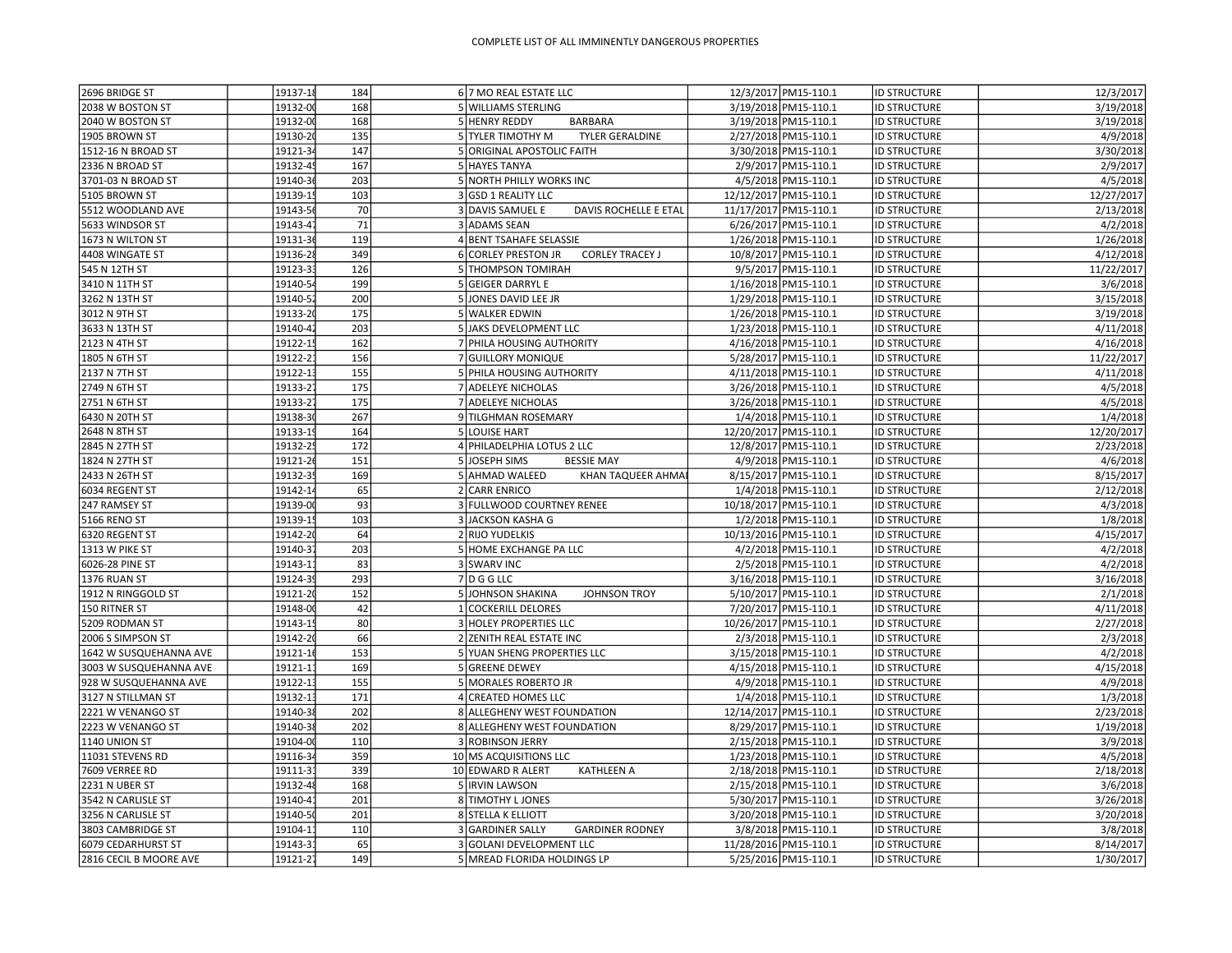| 5952 CHESTER AVE        | 19143-5  | 65  | 2 KALIKU DORA                               | 4/5/2018 PM15-110.1   | ID STRUCTURE        | 4/5/2018   |
|-------------------------|----------|-----|---------------------------------------------|-----------------------|---------------------|------------|
| 5954 CHESTER AVE        | 19143-5  | 65  | 2 KALIKU DORA                               | 4/5/2018 PM15-110.1   | <b>ID STRUCTURE</b> | 4/5/2018   |
| 4937 CHESTNUT ST        | 19139-3  | 86  | 3 LYLES KEVIN                               | 12/29/2017 PM15-110.1 | <b>ID STRUCTURE</b> | 4/13/2018  |
| 1312 W CLEMENTINE ST    | 19132-2  | 200 | 5 YISRAEL SHAMAYAH                          | 4/11/2018 PM15-110.1  | <b>ID STRUCTURE</b> | 4/11/2018  |
| 2428 CLIFFORD ST        | 19121-2  | 149 | 5 KAYLA PROPERTY GROUP LLC                  | 12/29/2017 PM15-110.1 | <b>ID STRUCTURE</b> | 12/28/2017 |
| 5749 COMMERCE ST        | 19139-2  | 94  | 4 JONES TAMMY L                             | 11/30/2017 PM15-110.1 | <b>ID STRUCTURE</b> | 12/11/2017 |
| 2456 N COLORADO ST      | 19132-4  | 167 | 5 AIDONE MANAGEMENT LLC                     | 3/6/2018 PM15-110.1   | <b>ID STRUCTURE</b> | 3/6/2018   |
| 2546 N CORLIES ST       | 19132-3  | 169 | 5 BURROWS JAMES A                           | 4/5/2018 PM15-110.1   | <b>ID STRUCTURE</b> | 4/5/2018   |
| 1009 W CUMBERLAND ST    | 19133-1  | 165 | 5 CACERES RAMON<br><b>FROELICH DAVID</b>    | 2/26/2018 PM15-110.1  | <b>ID STRUCTURE</b> | 3/14/2018  |
| 1011 W CUMBERLAND ST    | 19133-1  | 165 | 5 BJK MECHANICAL SERVICES L                 | 2/26/2018 PM15-110.1  | <b>ID STRUCTURE</b> | 3/14/2018  |
| 2128 S DAGGETT ST       | 19142-1  | 63  | 2 RODAN MANAGEMENT INC                      | 12/4/2017 PM15-110.1  | <b>ID STRUCTURE</b> | 4/5/2018   |
| 113 DEARBORN ST         | 19139-0  | 93  | 3 TDN CHUCK MANAGEMENT LLC                  | 12/11/2017 PM15-110.1 | <b>ID STRUCTURE</b> | 2/13/2018  |
| 450 DEARBORN ST         | 19139-0  | 104 | 3 GREEN HOMES REAL ESTATE L                 | 4/7/2018 PM15-110.1   | <b>ID STRUCTURE</b> | 4/7/2018   |
| 3038 DIAMOND ST         | 19121-1  | 151 | 5 3637 REALTY LLC                           | 12/1/2016 PM15-110.1  | <b>ID STRUCTURE</b> | 8/23/2017  |
| 6045 DELANCEY ST        | 19143-1  | 83  | 3 SHAH AMANAT SANCHOY SAMIT                 | 1/13/2018 PM15-110.1  | <b>ID STRUCTURE</b> | 1/26/2018  |
| 4632-34 DITMAN ST       | 19124-3  | 299 | 7 ROSS JOEL W<br><b>ROSS SHARON L</b>       | 3/8/2018 PM15-110.1   | <b>ID STRUCTURE</b> | 3/23/2018  |
| 500-50 E ERIE AVE       | 19134-1  | 193 | 7 500 ERIE LLC                              | 3/11/2018 PM15-110.1  | <b>ID STRUCTURE</b> | 3/11/2018  |
| 1442 S FALLON ST        | 19143-4  | 74  | 3 EBRON KENNIE                              | 4/4/2018 PM15-110.1   | <b>ID STRUCTURE</b> | 4/4/2018   |
| 458 FARSON ST           | 19139-00 | 104 | 3 TAYLOR ROBERT                             | 1/29/2018 PM15-110.1  | <b>ID STRUCTURE</b> | 4/9/2018   |
| 1623 S FRAZIER ST       | 19143-5  | 71  | 3 CITY OF PHILADELPHIA                      | 4/11/2018 PM15-110.1  | <b>ID STRUCTURE</b> | 4/11/2018  |
| 2011 GERMANTOWN AVE     | 19122-1  | 156 | 7 SHEHATA MOHAMED S<br>SHEHATA SALAHELD     | 3/16/2018 PM15-110.1  | <b>ID STRUCTURE</b> | 3/16/2018  |
| 2501 GERMANTOWN AVE     | 19133-1  | 164 | 5 OSUALA KATE                               | 3/16/2018 PM15-110.1  | <b>ID STRUCTURE</b> | 3/20/2018  |
| 4426 GERMANTOWN AVE     | 19144-3  | 205 | 8 COOPER OLIVER                             | 8/9/2017 PM15-110.1   | <b>ID STRUCTURE</b> | 1/16/2018  |
| 2842 W GIRARD AVE       | 19130-1  | 137 | 5 BUTH CHANTHA                              | 2/20/2018 PM15-110.1  | <b>ID STRUCTURE</b> | 2/20/2018  |
| 652 E GODFREY AVE       | 19120-2  | 291 | 9B A G PROPERTY MANAGEMENT                  | 9/18/2017 PM15-110.1  | <b>ID STRUCTURE</b> | 12/18/2017 |
| 3401 GOODMAN ST         | 19140-5  | 199 | 5 THOMPSON RICHARD                          | 1/16/2018 PM15-110.1  | <b>ID STRUCTURE</b> | 2/1/2018   |
| 2908 W GORDON ST        | 19132-3  | 169 | 5 GREATER GOOD DEVELOPMENTS                 | 10/11/2017 PM15-110.1 | <b>ID STRUCTURE</b> | 2/23/2018  |
| 2129 GOULD ST           | 19142-0  | 63  | 2 RODRIGUEZ LUIS                            | 12/4/2017 PM15-110.1  | <b>ID STRUCTURE</b> | 2/20/2018  |
| 6121 GLENMORE AVE       | 19142-3  | 67  | 2 KLEINBARD JOSEPH                          | 9/18/2017 PM15-110.1  | <b>ID STRUCTURE</b> | 2/20/2018  |
| 6717 GREENWAY AVE       | 19142-1  | 64  | 2 LY KHUONG THANH<br><b>NGUYEN XUAN THI</b> | 1/10/2018 PM15-110.1  | <b>ID STRUCTURE</b> | 2/12/2018  |
| 5327 GRAYS AVE          | 19143-5  | 69  | 3 PICKARD BENJAMIN                          | 9/6/2017 PM15-110.1   | <b>ID STRUCTURE</b> | 2/20/2018  |
| 5223 HARLAN ST          | 19131-4  | 111 | 3 HON PENG AI QIN LLC                       | 1/16/2018 PM15-110.1  | <b>ID STRUCTURE</b> | 1/16/2018  |
| 3612-14 HAVERFORD AVE   | 19104-1  | 108 | 3 KIBBUTZ LLC                               | 11/28/2017 PM15-110.1 | <b>ID STRUCTURE</b> | 1/8/2018   |
| 1937 S HEMBERGER ST     | 19145-2  | 37  | 2 KEYSTONE GROUP LLC                        | 4/10/2018 PM15-110.1  | <b>ID STRUCTURE</b> | 4/6/2018   |
| 5216 HESTON ST          | 19131-3  | 119 | 4 LEVEL UP CONSTRUCTION PRO                 | 9/22/2017 PM15-110.1  | <b>ID STRUCTURE</b> | 1/23/2018  |
| 193-97 W INDIANA AVE    | 19133-3  | 176 | 7 KENSINGTON QUOIT CLUB                     | 10/6/2017 PM15-110.1  | <b>ID STRUCTURE</b> | 12/12/2017 |
| 2436 INGERSOLL ST       | 19121-4  | 138 | 5 AGP BUSINESS GROUP LLC                    | 3/2/2018 PM15-110.1   | <b>ID STRUCTURE</b> | 3/22/2018  |
| 2438 INGERSOLL ST       | 19121-4  | 138 | 5 AGP BUSINESS GROUP LLC                    | 3/2/2018 PM15-110.1   | <b>ID STRUCTURE</b> | 3/22/2018  |
| 3117 W HUNTINGDON ST    | 19132-2  | 169 | 5 LOCUST STREET INVESTMENTS                 | 3/12/2018 PM15-110.1  |                     | 3/12/2018  |
|                         | 19121-3  | 137 |                                             |                       | <b>ID STRUCTURE</b> | 2/21/2018  |
| 2733 JEFFERSON ST       |          |     | 5 M&T INVESTMENTS LLC                       | 1/25/2018 PM15-110.1  | <b>ID STRUCTURE</b> |            |
| 2228 W HUNTINGDON ST    | 19132-3  | 168 | 5 JOHN H NICHOLSON<br>LULA                  | 8/30/2016 PM15-110.1  | <b>ID STRUCTURE</b> | 4/11/2018  |
| 6812-14 KINGSESSING AVE | 19142-1  | 64  | 2 NGOS ENTERPRISE LLC                       | 12/7/2017 PM15-110.1  | <b>ID STRUCTURE</b> | 1/2/2018   |
| 4517 LAIRD ST           | 19139-1  | 105 | 3 SHINHOLSTER ALFRED<br>SHINHOLSTER LIZA    | 1/12/2018 PM15-110.1  | <b>ID STRUCTURE</b> | 1/12/2018  |
| 6111-13 LARCHWOOD AVE   | 19143-1  | 83  | 3 RICHARD D WELCH<br><b>HENRIETTE</b>       | 1/30/2018 PM15-110.1  | <b>ID STRUCTURE</b> | 4/2/2018   |
| 5833 LARCHWOOD AVE      | 19143-1  | 83  | 3 SATTI AWADIA MOHMED                       | 8/8/2017 PM15-110.1   | <b>ID STRUCTURE</b> | 4/6/2018   |
| 5220 LARCHWOOD AVE      | 19143-1  | 80  | 3 KOUBIAA JAMAL<br><b>BENTOUIHAR AMAL</b>   | 9/30/2016 PM15-110.1  | <b>ID STRUCTURE</b> | 10/31/2017 |
| 1628 W LEHIGH AVE       | 19132-2  | 167 | 5 TWO AMBASSADOR LLC                        | 4/16/2018 PM15-110.1  | <b>ID STRUCTURE</b> | 4/16/2018  |
| 3811 MAIN ST            | 19127-2  | 209 | 4 STEPHEN D FORSTER<br><b>CATHERINE M</b>   | 2/12/2018 PM15-110.1  | <b>ID STRUCTURE</b> | 4/2/2018   |
| 6229 MARKET ST          | 19139-2  | 96  | 4 PHILLY FIREWOOD LLC                       | 8/30/2017 PM15-110.1  | <b>ID STRUCTURE</b> | 12/9/2017  |
| 1812 MANTON ST          | 19146-2  | 21  | 2 COOK MANIE                                | 3/28/2016 PM15-110.1  | <b>ID STRUCTURE</b> | 10/30/2017 |
| 1303-17 W LUZERNE ST    | 19140-2  | 203 | 5 KURMER JOHN                               | 3/14/2018 PM15-110.1  | <b>ID STRUCTURE</b> | 3/14/2018  |
| 5309 MARKET ST          | 19139-3  | 93  | 3 ROOKK LLC                                 | 10/12/2017 PM15-110.1 | <b>ID STRUCTURE</b> | 11/17/2017 |
| 5434 MARKET ST          | 19139-33 | 85  | 3 MC KINLEY WILLIAMS<br>LOUISE              | 4/11/2018 PM15-110.1  | <b>ID STRUCTURE</b> | 4/11/2018  |